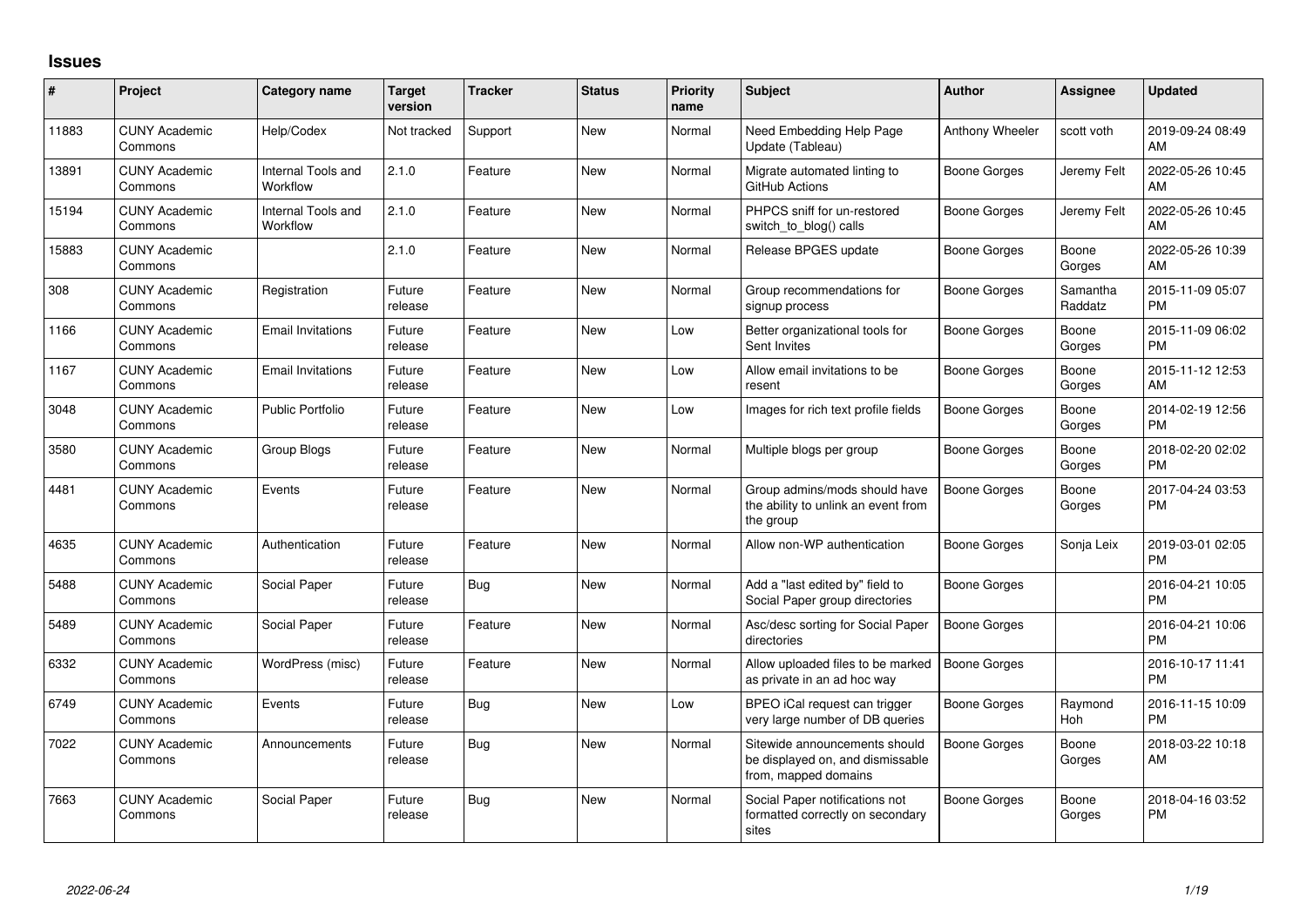| #     | Project                         | <b>Category name</b>        | <b>Target</b><br>version | <b>Tracker</b> | <b>Status</b> | <b>Priority</b><br>name | <b>Subject</b>                                                                                               | <b>Author</b>       | <b>Assignee</b> | <b>Updated</b>                |
|-------|---------------------------------|-----------------------------|--------------------------|----------------|---------------|-------------------------|--------------------------------------------------------------------------------------------------------------|---------------------|-----------------|-------------------------------|
| 9720  | <b>CUNY Academic</b><br>Commons | Authentication              | Future<br>release        | Feature        | New           | Normal                  | The Commons should be an<br>oAuth provider                                                                   | Boone Gorges        |                 | 2019-03-01 02:04<br><b>PM</b> |
| 9926  | <b>CUNY Academic</b><br>Commons | <b>WordPress Plugins</b>    | Future<br>release        | <b>Bug</b>     | New           | Normal                  | twitter-mentions-as-comments<br>cron jobs can run long                                                       | Boone Gorges        | Boone<br>Gorges | 2018-10-24 12:34<br><b>PM</b> |
| 10580 | <b>CUNY Academic</b><br>Commons | Information<br>Architecture | Future<br>release        | Design/UX      | New           | Normal                  | Primary nav item review                                                                                      | Boone Gorges        | Sara Cannon     | 2021-11-19 12:37<br>PM        |
| 11024 | <b>CUNY Academic</b><br>Commons | WordPress (misc)            | Future<br>release        | Bug            | <b>New</b>    | Normal                  | Subsites should not show "you<br>should update your .htaccess<br>now" notice after permalink<br>setting save | Boone Gorges        |                 | 2019-01-28 01:35<br><b>PM</b> |
| 11392 | <b>CUNY Academic</b><br>Commons |                             | Future<br>release        | Bug            | New           | Normal                  | Migrate users away from<br><b>StatPress</b>                                                                  | Boone Gorges        |                 | 2019-04-23 03:53<br><b>PM</b> |
| 11834 | <b>CUNY Academic</b><br>Commons | <b>Group Files</b>          | Future<br>release        | Feature        | New           | Normal                  | Improved tools for managing<br>group file folders                                                            | Boone Gorges        | Sonja Leix      | 2019-09-06 03:55<br><b>PM</b> |
| 12042 | <b>CUNY Academic</b><br>Commons | <b>Email Notifications</b>  | Future<br>release        | Feature        | New           | Normal                  | Improved error logging for BPGES<br>send queue                                                               | <b>Boone Gorges</b> | Boone<br>Gorges | 2021-11-19 12:25<br><b>PM</b> |
| 12091 | <b>CUNY Academic</b><br>Commons | <b>Group Files</b>          | Future<br>release        | Feature        | New           | Normal                  | Improved pre-upload file<br>validation for bp-group-documents                                                | Boone Gorges        | Boone<br>Gorges | 2019-11-14 01:21<br><b>PM</b> |
| 13048 | <b>CUNY Academic</b><br>Commons | Shortcodes and<br>embeds    | Future<br>release        | Feature        | <b>New</b>    | Normal                  | Jupyter Notebooks support                                                                                    | Boone Gorges        |                 | 2020-07-14 11:46<br>AM        |
| 13331 | <b>CUNY Academic</b><br>Commons | Site cloning                | Future<br>release        | Bug            | <b>New</b>    | Normal                  | Combine Site Template and<br>Clone operations                                                                | Boone Gorges        | Jeremy Felt     | 2021-11-19 12:39<br><b>PM</b> |
| 13358 | <b>CUNY Academic</b><br>Commons | Group Forums                | Future<br>release        | Feature        | New           | Normal                  | Improved UI for group forum<br>threading settings                                                            | Boone Gorges        | Raymond<br>Hoh  | 2021-11-19 12:27<br><b>PM</b> |
| 13466 | <b>CUNY Academic</b><br>Commons | Cavalcade                   | Future<br>release        | Feature        | <b>New</b>    | Normal                  | Automated cleanup for duplicate<br>Cavalcade tasks                                                           | Boone Gorges        | Boone<br>Gorges | 2020-10-13 05:24<br><b>PM</b> |
| 13835 | <b>CUNY Academic</b><br>Commons | WordPress (misc)            | Future<br>release        | Feature        | New           | Normal                  | Allow OneSearch widget to have<br>'CUNY' as campus                                                           | Boone Gorges        | Boone<br>Gorges | 2021-11-19 12:39<br><b>PM</b> |
| 14184 | <b>CUNY Academic</b><br>Commons | <b>Public Portfolio</b>     | Future<br>release        | Feature        | New           | Normal                  | Centralized mechanism for storing<br>Campus affiliations                                                     | Boone Gorges        | Boone<br>Gorges | 2022-01-04 11:35<br>AM        |
| 14309 | <b>CUNY Academic</b><br>Commons | Group Library               | Future<br>release        | Feature        | New           | Normal                  | Better handling of<br>bp_group_document file<br>download attempts when file is<br>not present                | Boone Gorges        | Boone<br>Gorges | 2021-11-19 12:28<br><b>PM</b> |
| 14987 | <b>CUNY Academic</b><br>Commons | <b>WordPress Plugins</b>    | Future<br>release        | Bug            | New           | Normal                  | Elementor update causes<br>database freeze-up                                                                | Boone Gorges        | Boone<br>Gorges | 2021-11-29 12:02<br><b>PM</b> |
| 10794 | <b>CUNY Academic</b><br>Commons | Performance                 | Not tracked              | <b>Bug</b>     | New           | Normal                  | Memcached connection<br>occasionally breaks                                                                  | Boone Gorges        | Boone<br>Gorges | 2018-12-06 03:30<br><b>PM</b> |
| 12911 | <b>CUNY Academic</b><br>Commons |                             | Not tracked              | Feature        | New           | Normal                  | Block access to xmlrpc.php based<br>on User-Agent                                                            | Boone Gorges        | Boone<br>Gorges | 2020-06-09 05:12<br><b>PM</b> |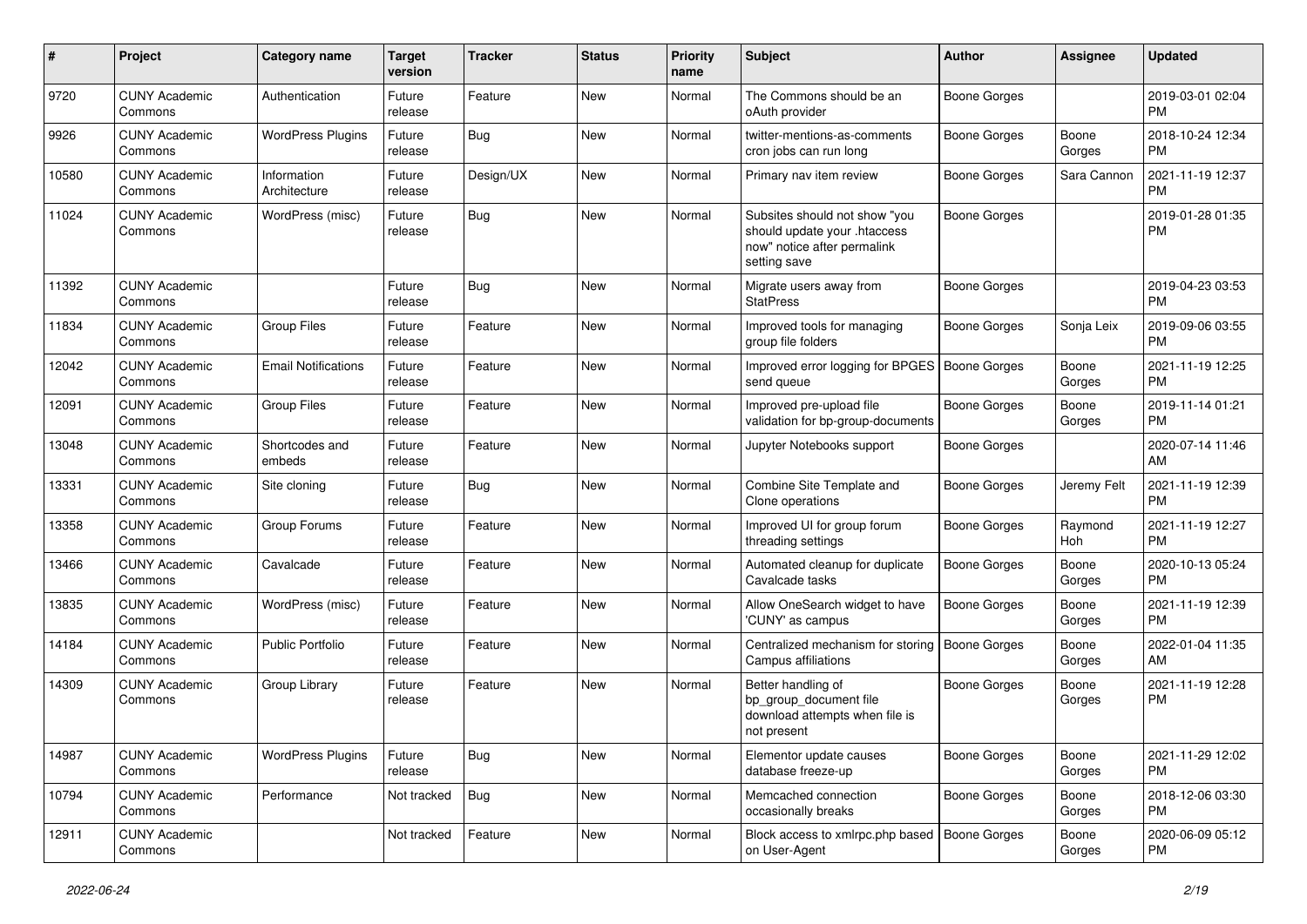| $\pmb{\#}$ | Project                         | <b>Category name</b>     | <b>Target</b><br>version | <b>Tracker</b> | <b>Status</b> | <b>Priority</b><br>name | <b>Subject</b>                                                       | Author           | <b>Assignee</b>   | <b>Updated</b>                |
|------------|---------------------------------|--------------------------|--------------------------|----------------|---------------|-------------------------|----------------------------------------------------------------------|------------------|-------------------|-------------------------------|
| 3059       | <b>CUNY Academic</b><br>Commons | Group Forums             | Future<br>release        | Design/UX      | <b>New</b>    | Normal                  | Forum Post Permissable Content<br><b>Explanatory Text</b>            | Chris Stein      | Chris Stein       | 2015-04-02 11:27<br>AM        |
| 3565       | <b>CUNY Academic</b><br>Commons | My Commons               | Not tracked              | Documentation  | <b>New</b>    | Normal                  | Load Newest inconsistencies                                          | Chris Stein      | scott voth        | 2015-11-09 01:16<br><b>PM</b> |
| 13199      | <b>CUNY Academic</b><br>Commons | Group Forums             | Future<br>release        | Feature        | <b>New</b>    | Normal                  | Favoring Groups over bbPress<br>plugin                               | Colin McDonald   | Colin<br>McDonald | 2021-11-19 12:28<br><b>PM</b> |
| 13370      | <b>CUNY Academic</b><br>Commons | Group Library            | Future<br>release        | Feature        | <b>New</b>    | Normal                  | Library bulk deletion and folder<br>editing                          | Colin McDonald   | Boone<br>Gorges   | 2020-10-13 10:41<br>AM        |
| 15210      | <b>CUNY Academic</b><br>Commons | Analytics                | Not tracked              | Design/UX      | <b>New</b>    | Normal                  | Google Analytics improvements                                        | Colin McDonald   | Boone<br>Gorges   | 2022-05-24 10:47<br>AM        |
| 9729       | <b>CUNY Academic</b><br>Commons | <b>SEO</b>               | Not tracked              | Support        | <b>New</b>    | Normal                  | 503 Errors showing on<br>newlaborforum.cuny.edu                      | Diane Krauthamer | Raymond<br>Hoh    | 2018-05-22 04:48<br><b>PM</b> |
| 3615       | <b>CUNY Academic</b><br>Commons | Redmine                  | Not tracked              | Feature        | <b>New</b>    | Low                     | Create Redmine issues via email                                      | Dominic Giglio   | Boone<br>Gorges   | 2017-11-16 11:36<br>AM        |
| 11968      | JustPublics@365<br>MediaCamp    |                          |                          | Feature        | <b>New</b>    | Normal                  | Nanoscience Retractable Display<br>Unit                              | Donald Cherry    | Bonnie<br>Eissner | 2021-02-19 08:50<br>AM        |
| 13457      | <b>CUNY Academic</b><br>Commons | Group Forums             | 2.0.2                    | Bug            | <b>New</b>    | High                    | Forum post not sending<br>notifications                              | Filipa Calado    | Raymond<br>Hoh    | 2022-06-14 11:36<br>AM        |
| 11545      | <b>CUNY Academic</b><br>Commons | <b>WordPress Plugins</b> | Not tracked              | Support        | <b>New</b>    | Normal                  | <b>Twitter searches in WordPress</b>                                 | Gina Cherry      | <b>Matt Gold</b>  | 2019-09-23 01:03<br><b>PM</b> |
| 6755       | <b>CUNY Academic</b><br>Commons | WordPress (misc)         | Future<br>release        | <b>Bug</b>     | <b>New</b>    | Normal                  | Cannot Deactivate Plugin                                             | Laura Kane       |                   | 2016-11-16 01:12<br><b>PM</b> |
| 16199      | <b>CUNY Academic</b><br>Commons | <b>Directories</b>       | 2.0.2                    | <b>Bug</b>     | <b>New</b>    | Normal                  | Removed "Semester" Filter from<br><b>Courses Directory</b>           | Laurie Hurson    | Boone<br>Gorges   | 2022-06-14 11:36<br>AM        |
| 14936      | <b>CUNY Academic</b><br>Commons |                          |                          | <b>Bug</b>     | New           | Normal                  | Commons websites blocked by<br>SPS campus network                    | Laurie Hurson    |                   | 2021-11-03 03:57<br><b>PM</b> |
| 14940      | <b>CUNY Academic</b><br>Commons |                          |                          | Bug            | <b>New</b>    | Normal                  | Discrepancy between Commons<br>profile "sites" and actual # of sites | Laurie Hurson    |                   | 2021-11-08 11:09<br>AM        |
| 15757      | <b>CUNY Academic</b><br>Commons |                          |                          | <b>Bug</b>     | <b>New</b>    | Normal                  | Members # do not match                                               | Laurie Hurson    |                   | 2022-03-30 04:52<br><b>PM</b> |
| 11789      | <b>CUNY Academic</b><br>Commons | Courses                  | Future<br>release        | Feature        | <b>New</b>    | Normal                  | Ability to remove item from<br>Courses list                          | Laurie Hurson    | Sonja Leix        | 2019-09-24 12:28<br><b>PM</b> |
| 11843      | <b>CUNY Academic</b><br>Commons | WordPress (misc)         | Future<br>release        | Design/UX      | New           | Normal                  | Tweaking the Gutenberg Editor<br>Interface                           | Laurie Hurson    |                   | 2022-04-26 12:00<br><b>PM</b> |
| 13650      | <b>CUNY Academic</b><br>Commons | Group Library            | Future<br>release        | Feature        | <b>New</b>    | Normal                  | Forum Attachments in Group<br>Library                                | Laurie Hurson    |                   | 2021-11-19 12:30<br><b>PM</b> |
| 14787      | CUNY Academic<br>Commons        | Plugin Packages          | Future<br>release        | Feature        | <b>New</b>    | Normal                  | Creating a "Design" plugin<br>package                                | Laurie Hurson    | scott voth        | 2022-04-27 04:56<br>PM        |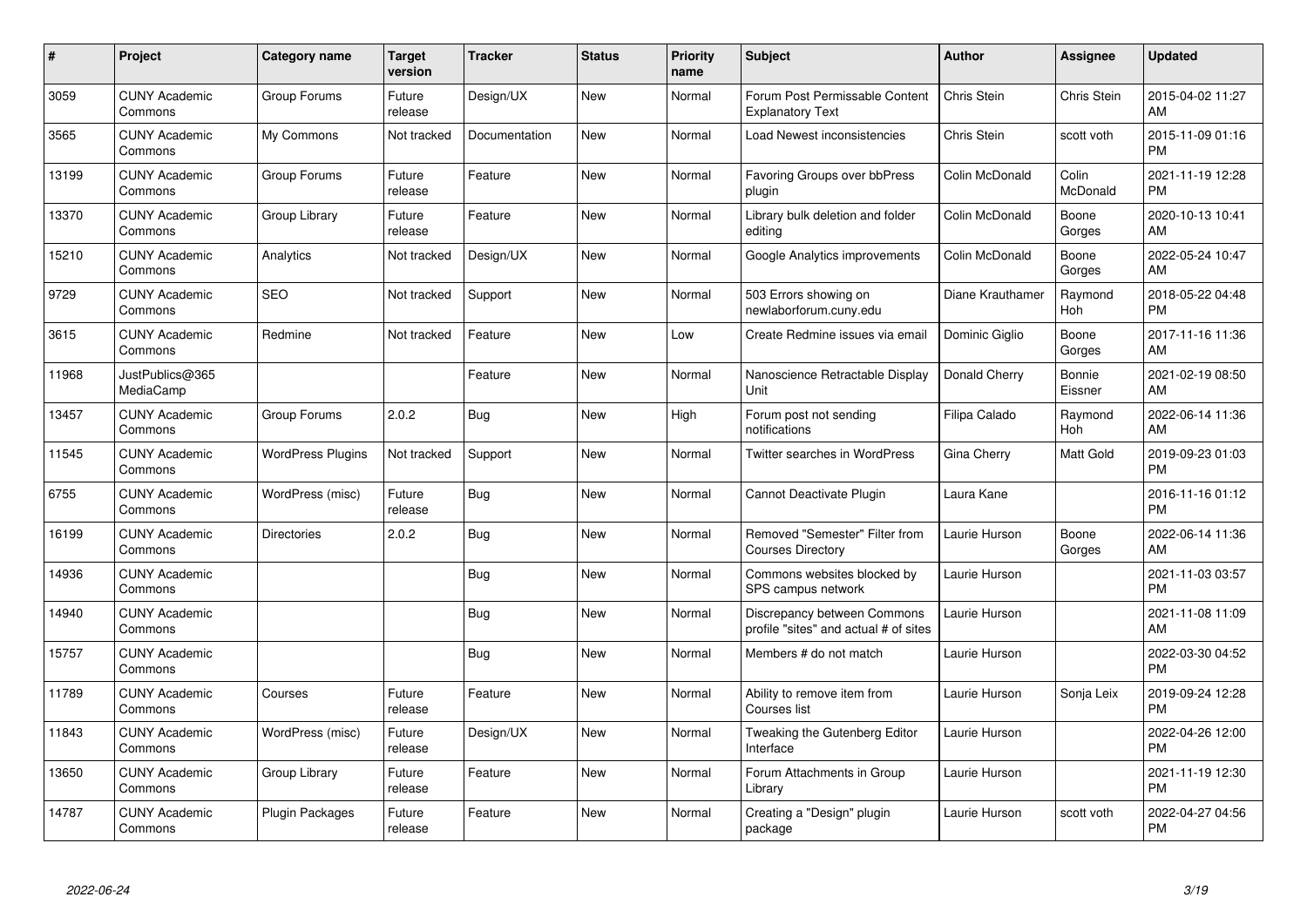| #     | Project                         | <b>Category name</b>      | <b>Target</b><br>version | <b>Tracker</b> | <b>Status</b> | <b>Priority</b><br>name | <b>Subject</b>                                                               | <b>Author</b>   | <b>Assignee</b>     | <b>Updated</b>                |
|-------|---------------------------------|---------------------------|--------------------------|----------------|---------------|-------------------------|------------------------------------------------------------------------------|-----------------|---------------------|-------------------------------|
| 11879 | <b>CUNY Academic</b><br>Commons |                           | Not tracked              | Bug            | <b>New</b>    | Normal                  | Hypothesis comments appearing<br>on multiple, different pdfs across<br>blogs | Laurie Hurson   | Laurie Hurson       | 2019-09-19 02:39<br><b>PM</b> |
| 12328 | <b>CUNY Academic</b><br>Commons |                           | Not tracked              | Support        | <b>New</b>    | Normal                  | Sign up Code for Non-CUNY<br>Faculty                                         | Laurie Hurson   |                     | 2020-01-28 10:25<br>AM        |
| 12438 | <b>CUNY Academic</b><br>Commons | Courses                   | Not tracked              | <b>Bug</b>     | <b>New</b>    | Normal                  | Site appearing twice                                                         | Laurie Hurson   | Boone<br>Gorges     | 2020-02-18 01:34<br><b>PM</b> |
| 14475 | <b>CUNY Academic</b><br>Commons |                           | Not tracked              | Publicity      | <b>New</b>    | Normal                  | <b>OER Showcase Page</b>                                                     | Laurie Hurson   | Laurie Hurson       | 2021-09-14 10:46<br>AM        |
| 6078  | <b>CUNY Academic</b><br>Commons | Blogs (BuddyPress)        | Future<br>release        | Feature        | <b>New</b>    | Normal                  | <b>Explore Adding Network Blog</b><br>Metadata Plugin                        | Luke Waltzer    | Luke Waltzer        | 2016-10-11 10:29<br><b>PM</b> |
| 6389  | <b>CUNY Academic</b><br>Commons | <b>BuddyPress Docs</b>    | Future<br>release        | Feature        | <b>New</b>    | Low                     | Make Discussion Area Visible<br>When Editing a Doc                           | Luke Waltzer    | Boone<br>Gorges     | 2016-10-21 04:16<br><b>PM</b> |
| 7624  | <b>CUNY Academic</b><br>Commons | BuddyPress (misc)         | Future<br>release        | Design/UX      | <b>New</b>    | Normal                  | <b>BP</b> Notifications                                                      | Luke Waltzer    | Paige Dupont        | 2017-02-08 10:43<br><b>PM</b> |
| 7981  | <b>CUNY Academic</b><br>Commons | Social Paper              | Future<br>release        | <b>Bug</b>     | <b>New</b>    | Normal                  | Social Paper comments should<br>not go to spam                               | Luke Waltzer    | Boone<br>Gorges     | 2018-04-16 03:52<br><b>PM</b> |
| 8835  | <b>CUNY Academic</b><br>Commons | <b>Blogs (BuddyPress)</b> | Future<br>release        | Feature        | <b>New</b>    | Normal                  | Extend cuny.is shortlinks to sites                                           | Luke Waltzer    | Boone<br>Gorges     | 2022-04-26 11:59<br>AM        |
| 7928  | <b>CUNY Academic</b><br>Commons | Group Forums              | Not tracked              | <b>Bug</b>     | New           | Normal                  | Duplicate Forum post                                                         | Luke Waltzer    | Raymond<br>Hoh      | 2017-04-11 09:27<br><b>PM</b> |
| 13430 | <b>CUNY Academic</b><br>Commons | Reply By Email            | Not tracked              | Bug            | <b>New</b>    | Normal                  | Delay in RBE                                                                 | Luke Waltzer    | Raymond<br>Hoh      | 2020-10-13 11:16<br>AM        |
| 8211  | <b>CUNY Academic</b><br>Commons | <b>WordPress Themes</b>   | Future<br>release        | Feature        | <b>New</b>    | Normal                  | Theme Suggestions: Material<br>Design-Inspired Themes                        | Margaret Galvan | Margaret<br>Galvan  | 2017-08-07 02:48<br><b>PM</b> |
| 15045 | <b>CUNY Academic</b><br>Commons |                           |                          | Support        | <b>New</b>    | Normal                  | no result for KCeL in the search<br>box on the commons                       | Marilyn Weber   |                     | 2021-12-10 11:29<br>AM        |
| 15565 | <b>CUNY Academic</b><br>Commons |                           |                          | Support        | New           | Normal                  | Events - send updates to an email   Marilyn Weber<br>listserv                |                 |                     | 2022-03-10 01:06<br><b>PM</b> |
| 15685 | <b>CUNY Academic</b><br>Commons |                           |                          | Support        | <b>New</b>    | High                    | problem with chrome?                                                         | Marilyn Weber   |                     | 2022-04-25 03:40<br><b>PM</b> |
| 5050  | <b>CUNY Academic</b><br>Commons | Social Paper              | Future<br>release        | Feature        | <b>New</b>    | Low                     | Making comments visible in SP<br>editing mode (SP suggestion #1)             | Marilyn Weber   | Samantha<br>Raddatz | 2019-09-17 11:10<br><b>PM</b> |
| 5052  | <b>CUNY Academic</b><br>Commons | Social Paper              | Future<br>release        | Feature        | <b>New</b>    | Low                     | Sentence by sentence or line by<br>line comments (SP suggestion #3)          | Marilyn Weber   | Boone<br>Gorges     | 2016-02-11 10:24<br><b>PM</b> |
| 5053  | <b>CUNY Academic</b><br>Commons | Social Paper              | Future<br>release        | Feature        | <b>New</b>    | Low                     | Scrollable menu to add readers<br>(SP suggestion #4)                         | Marilyn Weber   | Samantha<br>Raddatz | 2016-04-21 05:21<br><b>PM</b> |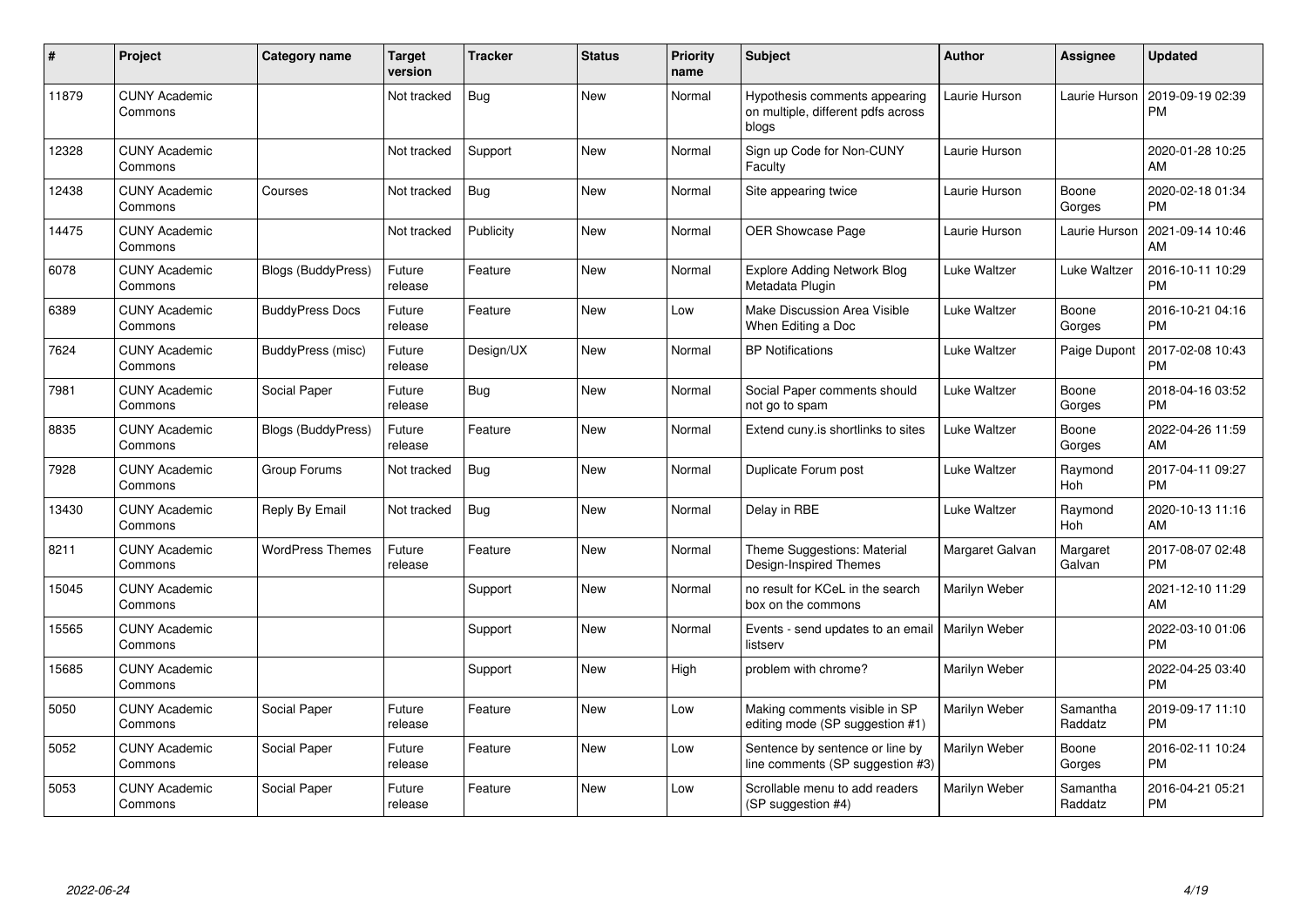| #     | Project                         | <b>Category name</b>       | <b>Target</b><br>version | <b>Tracker</b> | <b>Status</b> | <b>Priority</b><br>name | Subject                                                                                                                                               | Author          | <b>Assignee</b>       | <b>Updated</b>                |
|-------|---------------------------------|----------------------------|--------------------------|----------------|---------------|-------------------------|-------------------------------------------------------------------------------------------------------------------------------------------------------|-----------------|-----------------------|-------------------------------|
| 5058  | <b>CUNY Academic</b><br>Commons | Social Paper               | Future<br>release        | Feature        | <b>New</b>    | Low                     | Can there be a clearer signal that<br>even when comments have<br>already been made you add<br>comments by clicking on the side?<br>(SP suggestion #5) | Marilyn Weber   | Samantha<br>Raddatz   | 2016-02-11 10:24<br>РM        |
| 5199  | <b>CUNY Academic</b><br>Commons | Social Paper               | Future<br>release        | Feature        | New           | Normal                  | add tables to the SP editor                                                                                                                           | Marilyn Weber   |                       | 2016-10-24 11:27<br>AM        |
| 5205  | <b>CUNY Academic</b><br>Commons | Social Paper               | Future<br>release        | Feature        | New           | Normal                  | Social Paper folders                                                                                                                                  | Marilyn Weber   |                       | 2016-02-11 10:24<br><b>PM</b> |
| 5282  | <b>CUNY Academic</b><br>Commons | Social Paper               | Future<br>release        | <b>Bug</b>     | New           | Normal                  | Replying via email directs to<br>paper but not individual comment.                                                                                    | Marilyn Weber   | Raymond<br>Hoh        | 2016-03-02 01:48<br><b>PM</b> |
| 5397  | <b>CUNY Academic</b><br>Commons | Social Paper               | Future<br>release        | Feature        | New           | Normal                  | frustrating to have to<br>enable/disable in SP                                                                                                        | Marilyn Weber   | Samantha<br>Raddatz   | 2016-04-20 03:39<br>РM        |
| 5992  | <b>CUNY Academic</b><br>Commons | <b>Email Notifications</b> | Future<br>release        | Feature        | <b>New</b>    | Normal                  | Changing the From line of<br>autogenerated blog emails                                                                                                | Marilyn Weber   |                       | 2018-09-27 05:19<br><b>PM</b> |
| 8607  | <b>CUNY Academic</b><br>Commons |                            | Not tracked              | Support        | New           | Normal                  | Paypal?                                                                                                                                               | Marilyn Weber   | <b>Matt Gold</b>      | 2018-05-15 01:37<br><b>PM</b> |
| 12352 | <b>CUNY Academic</b><br>Commons |                            | Not tracked              | Support        | New           | Normal                  | 'posts list" page builder block<br>option                                                                                                             | Marilyn Weber   |                       | 2020-02-03 01:29<br><b>PM</b> |
| 12382 | <b>CUNY Academic</b><br>Commons | Membership                 | Not tracked              | Support        | New           | Normal                  | Email request change                                                                                                                                  | Marilyn Weber   | Marilyn<br>Weber      | 2020-02-06 12:56<br><b>PM</b> |
| 13286 | <b>CUNY Academic</b><br>Commons |                            | Not tracked              | Support        | New           | Normal                  | problem connecting with<br>WordPress app                                                                                                              | Marilyn Weber   | Raymond<br><b>Hoh</b> | 2020-09-08 11:16<br>AM        |
| 14911 | <b>CUNY Academic</b><br>Commons | <b>WordPress Themes</b>    | Not tracked              | Support        | New           | Normal                  | Twentytwentyone theme                                                                                                                                 | Marilyn Weber   |                       | 2021-10-28 10:37<br>AM        |
| 15816 | <b>CUNY Academic</b><br>Commons |                            | Not tracked              | Support        | New           | Normal                  | slow loading at SPS                                                                                                                                   | Marilyn Weber   |                       | 2022-04-05 01:26<br><b>PM</b> |
| 364   | <b>CUNY Academic</b><br>Commons | <b>WordPress Plugins</b>   | Future<br>release        | Feature        | New           | Normal                  | <b>Bulletin Board</b>                                                                                                                                 | Matt Gold       |                       | 2015-01-05 08:50<br><b>PM</b> |
| 3657  | <b>CUNY Academic</b><br>Commons | WordPress (misc)           | Not tracked              | Feature        | New           | Normal                  | Create alert for GC email<br>addresses                                                                                                                | Matt Gold       | Matt Gold             | 2016-04-14 11:29<br>PM        |
| 13949 | <b>CUNY Academic</b><br>Commons |                            | Not tracked              | <b>Bug</b>     | <b>New</b>    | Normal                  | Continued debugging of runaway<br>MySQL connections                                                                                                   | Matt Gold       | Boone<br>Gorges       | 2021-09-14 10:42<br>AM        |
| 9908  | <b>CUNY Academic</b><br>Commons |                            | Not tracked              | Feature        | New           | Normal                  | Is it possible to send email<br>updates to users (or an email<br>address not on the list) for only a<br>single page AFTER being<br>prompted?          | Michael Shields | scott voth            | 2018-06-11 01:34<br><b>PM</b> |
| 3506  | <b>CUNY Academic</b><br>Commons | Publicity                  | 1.7                      | Publicity      | New           | Normal                  | Prepare 1.7 email messaging                                                                                                                           | Micki Kaufman   | Micki<br>Kaufman      | 2014-10-01 12:36<br>PM        |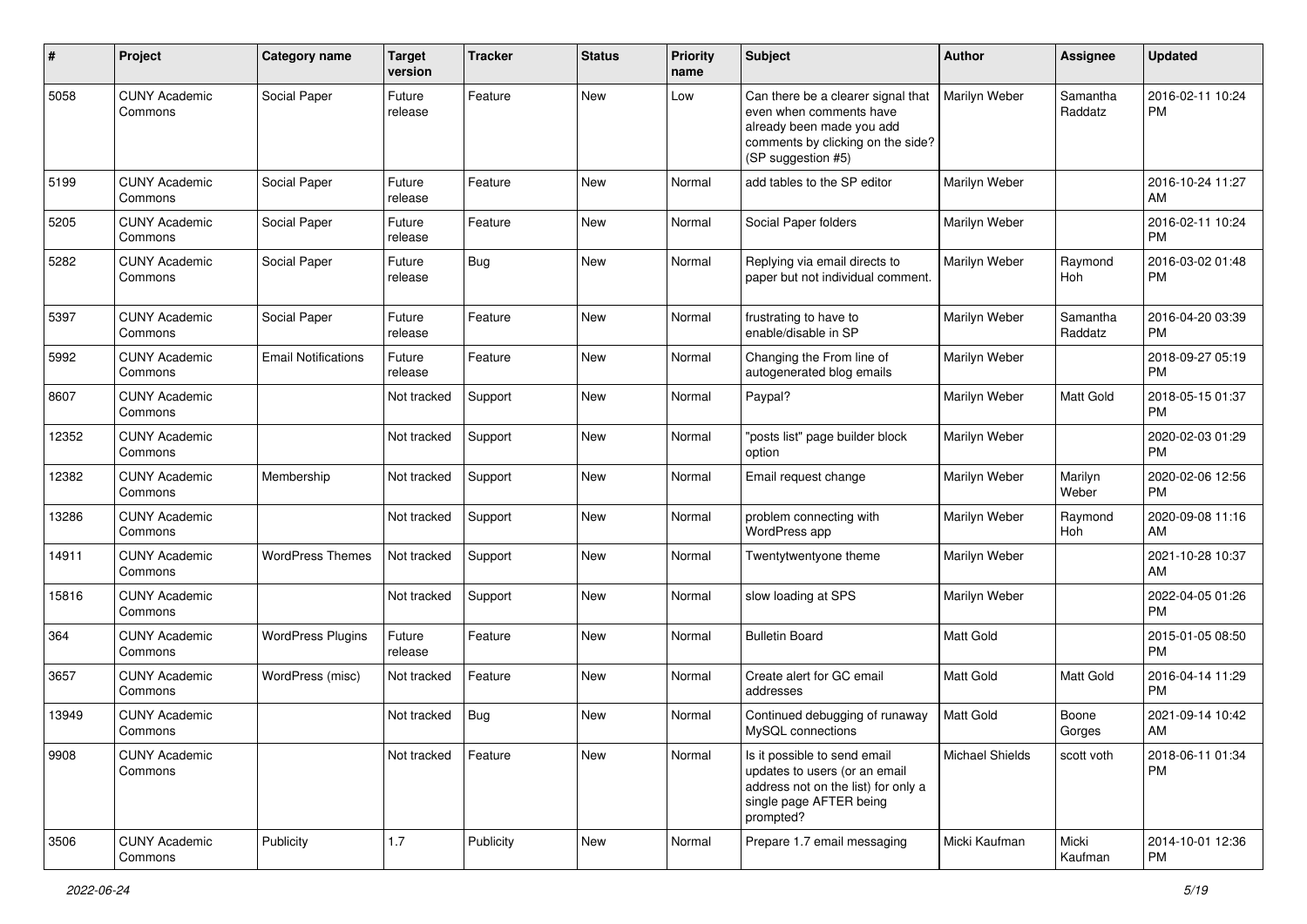| #     | <b>Project</b>                  | <b>Category name</b>     | <b>Target</b><br>version | Tracker    | <b>Status</b> | <b>Priority</b><br>name | <b>Subject</b>                                                                 | <b>Author</b>           | <b>Assignee</b>       | <b>Updated</b>                |
|-------|---------------------------------|--------------------------|--------------------------|------------|---------------|-------------------------|--------------------------------------------------------------------------------|-------------------------|-----------------------|-------------------------------|
| 3509  | <b>CUNY Academic</b><br>Commons | Publicity                | 1.7                      | Publicity  | <b>New</b>    | Normal                  | Create 1.7 digital signage imagery                                             | Micki Kaufman           | Marilyn<br>Weber      | 2014-10-01 12:40<br><b>PM</b> |
| 2753  | <b>CUNY Academic</b><br>Commons | <b>Public Portfolio</b>  | Future<br>release        | Feature    | <b>New</b>    | Normal                  | Create actual actual tagification in<br>academic interests and other<br>fields | Micki Kaufman           | Boone<br>Gorges       | 2015-01-05 08:52<br><b>PM</b> |
| 9346  | <b>CUNY Academic</b><br>Commons | WordPress (misc)         | Not tracked              | Bug        | <b>New</b>    | Normal                  | Clone cetls.bmcc.cuny.edu for<br>development                                   | Owen Roberts            | Raymond<br>Hoh        | 2018-03-06 05:35<br><b>PM</b> |
| 6665  | <b>CUNY Academic</b><br>Commons |                          | Not tracked              | Publicity  | <b>New</b>    | Normal                  | Dead Link in 1.10 announcement<br>post                                         | Paige Dupont            | Stephen Real          | 2016-12-01 03:11<br><b>PM</b> |
| 14792 | <b>CUNY Academic</b><br>Commons |                          |                          | Bug        | New           | Normal                  | Inconsistent email notifications<br>from gravity forms                         | Raffi<br>Khatchadourian |                       | 2021-10-04 01:50<br><b>PM</b> |
| 16294 | <b>CUNY Academic</b><br>Commons |                          |                          | <b>Bug</b> | <b>New</b>    | Urgent                  | CAC is down                                                                    | Raffi<br>Khatchadourian |                       | 2022-06-24 02:36<br><b>PM</b> |
| 5182  | <b>CUNY Academic</b><br>Commons | Social Paper             | Future<br>release        | Design/UX  | <b>New</b>    | Normal                  | "Publishing" a private paper on<br>social paper?                               | Raffi<br>Khatchadourian | Boone<br>Gorges       | 2016-10-13 04:12<br><b>PM</b> |
| 5183  | <b>CUNY Academic</b><br>Commons | Social Paper             | Future<br>release        | Design/UX  | New           | Normal                  | Creating a new paper when<br>viewing an existing paper                         | Raffi<br>Khatchadourian | Samantha<br>Raddatz   | 2016-02-02 12:09<br><b>PM</b> |
| 8498  | <b>CUNY Academic</b><br>Commons | <b>WordPress Plugins</b> | Future<br>release        | Feature    | <b>New</b>    | Low                     | <b>Gravity Forms Email Users</b>                                               | Raffi<br>Khatchadourian | Matt Gold             | 2017-10-13 12:58<br><b>PM</b> |
| 9420  | <b>CUNY Academic</b><br>Commons | cuny.is                  | Not tracked              | Feature    | <b>New</b>    | Normal                  | Request for http://cuny.is/streams                                             | Raffi<br>Khatchadourian | Marilyn<br>Weber      | 2018-04-02 10:08<br>AM        |
| 14908 | <b>CUNY Academic</b><br>Commons | Performance              |                          | Bug        | New           | Normal                  | Stale object cache on cdev                                                     | Raymond Hoh             | Boone<br>Gorges       | 2021-12-07 09:45<br>AM        |
| 16177 | <b>CUNY Academic</b><br>Commons | Reply By Email           |                          | Bug        | <b>New</b>    | Normal                  | Switch to Inbound mode for RBE                                                 | Raymond Hoh             | Raymond<br><b>Hoh</b> | 2022-05-30 04:32<br><b>PM</b> |
| 16255 | <b>CUNY Academic</b><br>Commons | WordPress (misc)         |                          | <b>Bug</b> | <b>New</b>    | Normal                  | Need to define 'MULTISITE'<br>constant in wp-config.php                        | Raymond Hoh             |                       | 2022-06-19 09:31<br>AM        |
| 3691  | <b>CUNY Academic</b><br>Commons | <b>WordPress Plugins</b> | Future<br>release        | Bug        | New           | Normal                  | <b>WPMU Domain Mapping</b><br>Debugging on cdev                                | Raymond Hoh             | Matt Gold             | 2014-12-12 09:04<br>AM        |
| 11243 | <b>CUNY Academic</b><br>Commons | BuddyPress (misc)        | Future<br>release        | <b>Bug</b> | New           | Normal                  | Audit bp-custom.php                                                            | Raymond Hoh             | Raymond<br><b>Hoh</b> | 2022-04-26 11:59<br>AM        |
| 14496 | <b>CUNY Academic</b><br>Commons | Domain Mapping           | Future<br>release        | <b>Bug</b> | <b>New</b>    | Normal                  | Mapped domain SSO uses<br>third-party cookies                                  | Raymond Hoh             | Raymond<br><b>Hoh</b> | 2021-05-24 04:03<br><b>PM</b> |
| 4222  | <b>CUNY Academic</b><br>Commons | User Experience          | Future<br>release        | Design/UX  | <b>New</b>    | Normal                  | Add information to 'Delete<br>Account' page                                    | Samantha Raddatz        | scott voth            | 2015-06-26 11:35<br>AM        |
| 4225  | <b>CUNY Academic</b><br>Commons | DiRT Integration         | Future<br>release        | Design/UX  | <b>New</b>    | Normal                  | Add information to DIRT page (in<br>Create a Group)                            | Samantha Raddatz        | Matt Gold             | 2015-06-26 03:14<br><b>PM</b> |
| 4226  | <b>CUNY Academic</b><br>Commons | <b>BuddyPress Docs</b>   | Future<br>release        | Design/UX  | <b>New</b>    | Normal                  | Add option to connect a Doc with<br>a Group                                    | Samantha Raddatz        | Samantha<br>Raddatz   | 2015-09-09 04:08<br><b>PM</b> |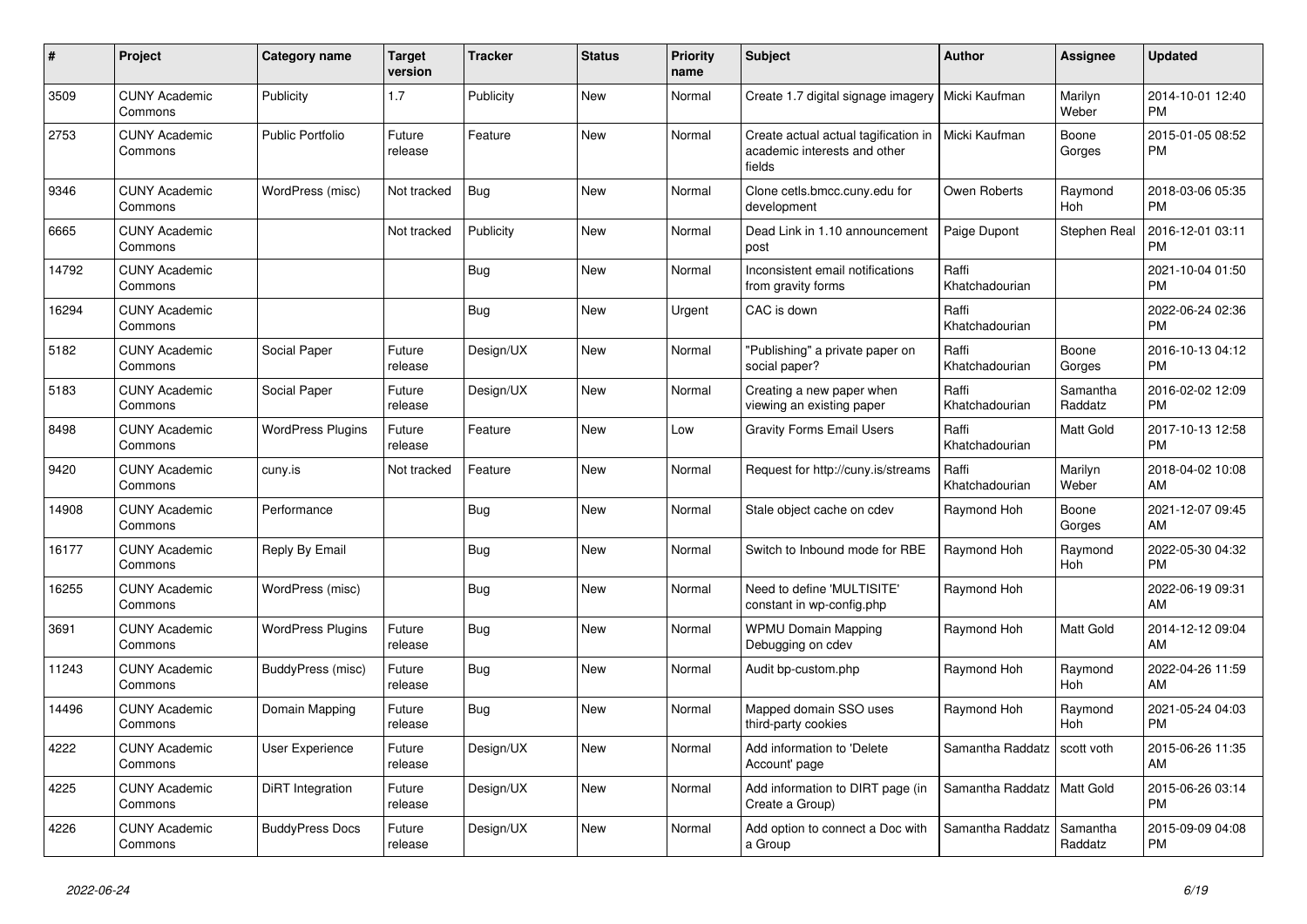| #     | Project                         | <b>Category name</b>     | <b>Target</b><br>version | <b>Tracker</b> | <b>Status</b> | <b>Priority</b><br>name | Subject                                                                              | Author           | Assignee            | <b>Updated</b>                |
|-------|---------------------------------|--------------------------|--------------------------|----------------|---------------|-------------------------|--------------------------------------------------------------------------------------|------------------|---------------------|-------------------------------|
| 4253  | <b>CUNY Academic</b><br>Commons | <b>Public Portfolio</b>  | Future<br>release        | Design/UX      | <b>New</b>    | Normal                  | Encourage users to add portfolio<br>content                                          | Samantha Raddatz | Samantha<br>Raddatz | 2015-07-07 11:32<br>AM        |
| 4592  | <b>CUNY Academic</b><br>Commons | Events                   | Future<br>release        | Design/UX      | <b>New</b>    | Normal                  | Event Creation - Venue Dropdown<br>Slow                                              | Samantha Raddatz | Boone<br>Gorges     | 2015-09-14 04:56<br><b>PM</b> |
| 4622  | <b>CUNY Academic</b><br>Commons | <b>Public Portfolio</b>  | Future<br>release        | Design/UX      | <b>New</b>    | Normal                  | Profile Visibility Settings                                                          | Samantha Raddatz | Samantha<br>Raddatz | 2015-09-21 12:18<br><b>PM</b> |
| 5298  | <b>CUNY Academic</b><br>Commons |                          | Not tracked              | Publicity      | New           | Normal                  | Survey Pop-Up Text                                                                   | Samantha Raddatz | Samantha<br>Raddatz | 2016-03-22 12:27<br>PM        |
| 11496 | <b>CUNY Academic</b><br>Commons | <b>Public Portfolio</b>  | 1.15.2                   | Support        | <b>New</b>    | Normal                  | Replace Twitter Icon on Member<br>Portfolio page                                     | scott voth       | Boone<br>Gorges     | 2019-06-06 01:03<br><b>PM</b> |
| 15767 | <b>CUNY Academic</b><br>Commons | WordPress (misc)         |                          | Support        | <b>New</b>    | Normal                  | Site loading slowly                                                                  | scott voth       | Boone<br>Gorges     | 2022-04-04 08:56<br>PM        |
| 4535  | <b>CUNY Academic</b><br>Commons | My Commons               | Future<br>release        | Bug            | New           | Low                     | My Commons filter issue                                                              | scott voth       | Raymond<br>Hoh      | 2015-09-01 11:17<br>AM        |
| 10226 | <b>CUNY Academic</b><br>Commons | Courses                  | Future<br>release        | Feature        | <b>New</b>    | Normal                  | Add "My Courses" to drop down<br>list                                                | scott voth       | Boone<br>Gorges     | 2021-11-19 12:42<br>PM        |
| 10354 | <b>CUNY Academic</b><br>Commons | <b>Public Portfolio</b>  | Future<br>release        | Feature        | <b>New</b>    | Normal                  | Opt out of Having a Profile Page                                                     | scott voth       | Chris Stein         | 2020-05-12 10:43<br>AM        |
| 11531 | <b>CUNY Academic</b><br>Commons | Events                   | Future<br>release        | Feature        | New           | Normal                  | Main Events calendar should<br>include non-public events that<br>user has access to  | scott voth       | Boone<br>Gorges     | 2019-06-11 10:00<br>AM        |
| 11860 | <b>CUNY Academic</b><br>Commons | Registration             | Future<br>release        | Feature        | <b>New</b>    | Normal                  | <b>Ensure Students Are Aware They</b><br>Can Use Aliases At Registration             | scott voth       |                     | 2019-09-24 08:46<br>AM        |
| 12573 | <b>CUNY Academic</b><br>Commons | <b>WordPress Plugins</b> | Future<br>release        | Bug            | New           | Normal                  | <b>CommentPress Core Issues</b>                                                      | scott voth       |                     | 2020-03-24 04:32<br><b>PM</b> |
| 10839 | <b>CUNY Academic</b><br>Commons | About page               | Not tracked              | Support        | <b>New</b>    | Normal                  | <b>Mission Statement Needs</b><br>Revision                                           | scott voth       | Matt Gold           | 2018-12-26 10:58<br>AM        |
| 11393 | <b>CUNY Academic</b><br>Commons |                          | Not tracked              | Publicity      | <b>New</b>    | Normal                  | After 1.15 release, ceate a hero<br>slide and post about adding a site<br>to a group | scott voth       | Patrick<br>Sweeney  | 2019-05-14 10:32<br>AM        |
| 12247 | <b>CUNY Academic</b><br>Commons | Publicity                | Not tracked              | Support        | <b>New</b>    | Normal                  | Screenshot of First Commons<br>Homepage                                              | scott voth       | scott voth          | 2020-01-14 12:08<br><b>PM</b> |
| 12392 | <b>CUNY Academic</b><br>Commons | Help/Codex               | Not tracked              | Documentation  | New           | Normal                  | <b>Updates to Common Commons</b><br>Questions on Help Page                           | scott voth       | Margaret<br>Galvan  | 2020-02-11 10:53<br>AM        |
| 14394 | <b>CUNY Academic</b><br>Commons |                          | Not tracked              | Feature        | New           | Normal                  | Commons News Site - redesign                                                         | scott voth       | scott voth          | 2021-09-14 10:46<br>AM        |
| 10439 | <b>CUNY Academic</b><br>Commons | Design                   | 2.1.0                    | Design/UX      | New           | Normal                  | Create Style Guide for Commons                                                       | Sonja Leix       | Sara Cannon         | 2022-06-23 06:20<br><b>PM</b> |
| 11624 | <b>CUNY Academic</b><br>Commons | WordPress (misc)         | Not tracked              | Support        | New           | Normal                  | Change pages into posts or swap<br>database for a Commons site?                      | Stephen Klein    | Raymond<br>Hoh      | 2019-07-09 11:04<br>AM        |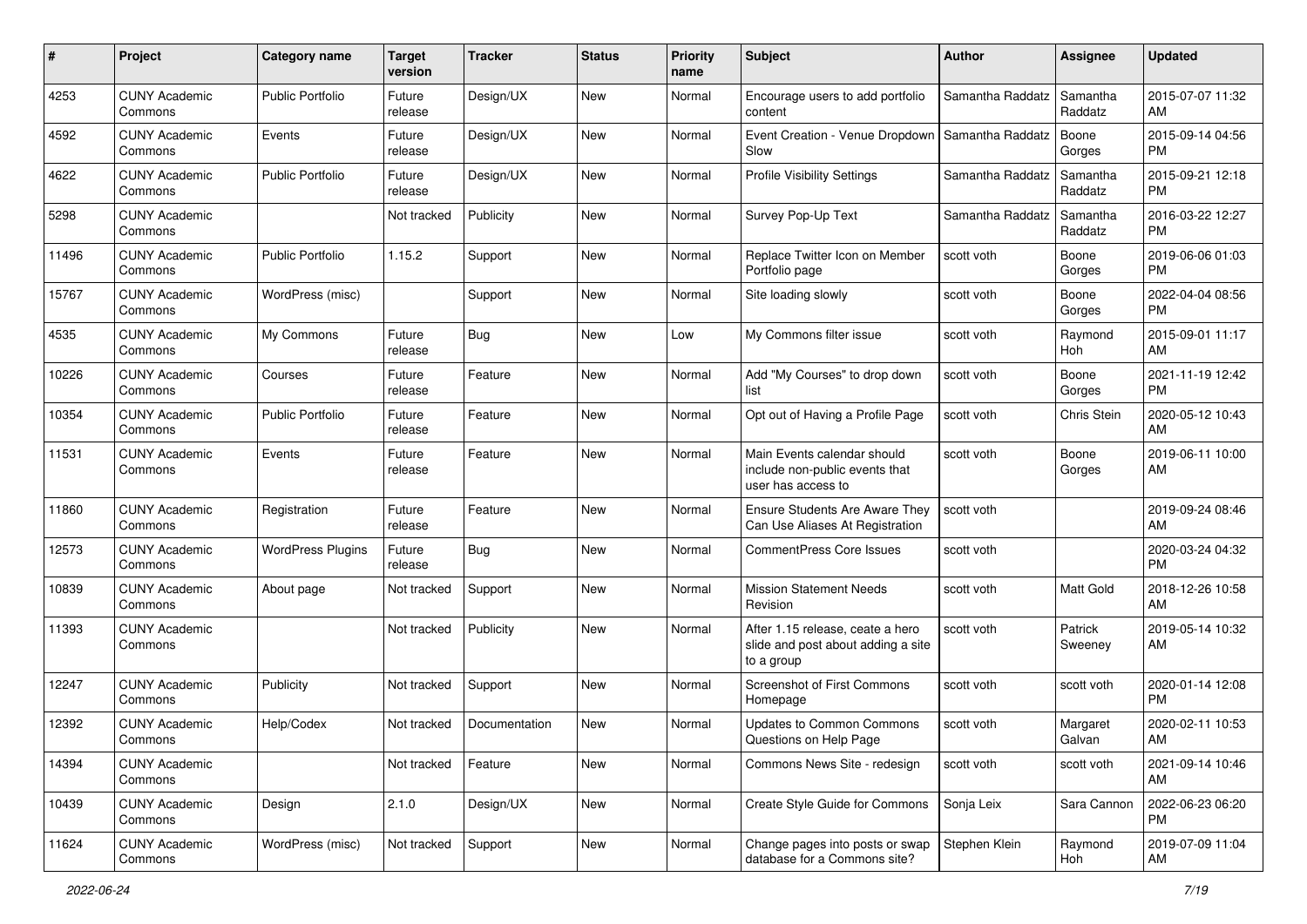| $\#$ | Project                         | <b>Category name</b>     | Target<br>version | <b>Tracker</b> | <b>Status</b> | <b>Priority</b><br>name | <b>Subject</b>                                                   | Author                  | <b>Assignee</b>       | <b>Updated</b>                |
|------|---------------------------------|--------------------------|-------------------|----------------|---------------|-------------------------|------------------------------------------------------------------|-------------------------|-----------------------|-------------------------------|
| 4972 | <b>CUNY Academic</b><br>Commons | Analytics                | Not tracked       | Bug            | <b>New</b>    | Normal                  | <b>Newsletter Analytics</b>                                      | Stephen Real            | <b>Matt Gold</b>      | 2015-12-09 12:54<br><b>PM</b> |
| 8440 | <b>CUNY Academic</b><br>Commons | Onboarding               | Not tracked       | Bug            | <b>New</b>    | Normal                  | Create Test Email Accounts for<br><b>Onboarding Project</b>      | Stephen Real            | Stephen Real          | 2017-08-01 09:49<br><b>PM</b> |
| 9643 | <b>CUNY Academic</b><br>Commons | Publicity                | Not tracked       | Feature        | <b>New</b>    | Normal                  | Create a page on the Commons<br>for logos etc.                   | Stephen Real            | Stephen Real          | 2018-04-24 10:53<br>AM        |
| 5679 | <b>CUNY Academic</b><br>Commons | Analytics                | Not tracked       | Feature        | <b>New</b>    | Normal                  | Logged In Users for GA                                           | <b>Valerie Townsend</b> | Valerie<br>Townsend   | 2016-06-11 09:49<br>AM        |
| 4388 | <b>CUNY Academic</b><br>Commons | WordPress (misc)         | Future<br>release | Bug            | Assigned      | Normal                  | Repeated request for<br>authentication.                          | Alice.Lynn<br>McMichael | Raymond<br><b>Hoh</b> | 2015-08-11 07:35<br><b>PM</b> |
| 618  | <b>CUNY Academic</b><br>Commons | <b>BuddyPress Docs</b>   | Future<br>release | Feature        | Assigned      | Normal                  | BuddyPress Docs: export formats                                  | <b>Boone Gorges</b>     | Boone<br>Gorges       | 2015-11-09 05:38<br><b>PM</b> |
| 1165 | <b>CUNY Academic</b><br>Commons | <b>Email Invitations</b> | Future<br>release | Feature        | Assigned      | Low                     | Allow saved lists of invitees under<br>Send Invites              | <b>Boone Gorges</b>     | Boone<br>Gorges       | 2015-11-09 06:03<br><b>PM</b> |
| 1417 | <b>CUNY Academic</b><br>Commons | <b>BuddyPress Docs</b>   | Future<br>release | Feature        | Assigned      | Low                     | Bulk actions for BuddyPress Docs                                 | <b>Boone Gorges</b>     | Boone<br>Gorges       | 2016-10-17 10:41<br><b>PM</b> |
| 1422 | <b>CUNY Academic</b><br>Commons | <b>BuddyPress Docs</b>   | Future<br>release | Feature        | Assigned      | Normal                  | Make "created Doc" activity icons<br>non-mini                    | <b>Boone Gorges</b>     | Boone<br>Gorges       | 2015-11-09 05:48<br><b>PM</b> |
| 1423 | <b>CUNY Academic</b><br>Commons | BuddyPress (misc)        | Future<br>release | Feature        | Assigned      | Low                     | Show an avatar for pingback<br>comment activity items            | Boone Gorges            | <b>Tahir Butt</b>     | 2016-10-24 12:03<br><b>PM</b> |
| 1508 | <b>CUNY Academic</b><br>Commons | WordPress (misc)         | Future<br>release | Feature        | Assigned      | Normal                  | Share login cookies across<br>mapped domains                     | Boone Gorges            | Boone<br>Gorges       | 2012-07-02 12:12<br><b>PM</b> |
| 1744 | <b>CUNY Academic</b><br>Commons | <b>BuddyPress Docs</b>   | Future<br>release | Feature        | Assigned      | Normal                  | Spreadsheet-style Docs                                           | Boone Gorges            | Boone<br>Gorges       | 2015-11-09 06:13<br><b>PM</b> |
| 1983 | <b>CUNY Academic</b><br>Commons | Home Page                | Future<br>release | Feature        | Assigned      | Low                     | Media Library integration with<br><b>Featured Content plugin</b> | Boone Gorges            | Dominic<br>Giglio     | 2014-03-17 10:34<br>AM        |
| 2832 | <b>CUNY Academic</b><br>Commons | <b>Public Portfolio</b>  | Future<br>release | Feature        | Assigned      | Normal                  | Improve interface for (not)<br>auto-linking profile fields       | Boone Gorges            | Chris Stein           | 2015-01-05 08:52<br><b>PM</b> |
| 3002 | <b>CUNY Academic</b><br>Commons | Search                   | Future<br>release | Feature        | Assigned      | Normal                  | Overhaul CAC search by using<br>external search appliance        | <b>Boone Gorges</b>     | Boone<br>Gorges       | 2020-07-15 03:05<br><b>PM</b> |
| 3192 | <b>CUNY Academic</b><br>Commons | Group Forums             | Future<br>release | Feature        | Assigned      | Normal                  | Customizable forum views for<br>bbPress 2.x group forums         | <b>Boone Gorges</b>     | Raymond<br>Hoh        | 2015-11-09 12:47<br><b>PM</b> |
| 3193 | <b>CUNY Academic</b><br>Commons | Group Forums             | Future<br>release | Feature        | Assigned      | Normal                  | bbPress 2.x dynamic roles and<br><b>RBE</b>                      | Boone Gorges            | Boone<br>Gorges       | 2014-09-30 01:30<br><b>PM</b> |
| 3330 | <b>CUNY Academic</b><br>Commons | My Commons               | Future<br>release | Feature        | Assigned      | Normal                  | 'Commons Information" tool                                       | Boone Gorges            | Chris Stein           | 2014-09-22 08:46<br><b>PM</b> |
| 5234 | <b>CUNY Academic</b><br>Commons | Membership               | Future<br>release | Feature        | Assigned      | Normal                  | Write Unconfirmed patch for WP                                   | Boone Gorges            | Boone<br>Gorges       | 2016-10-24 11:18<br>AM        |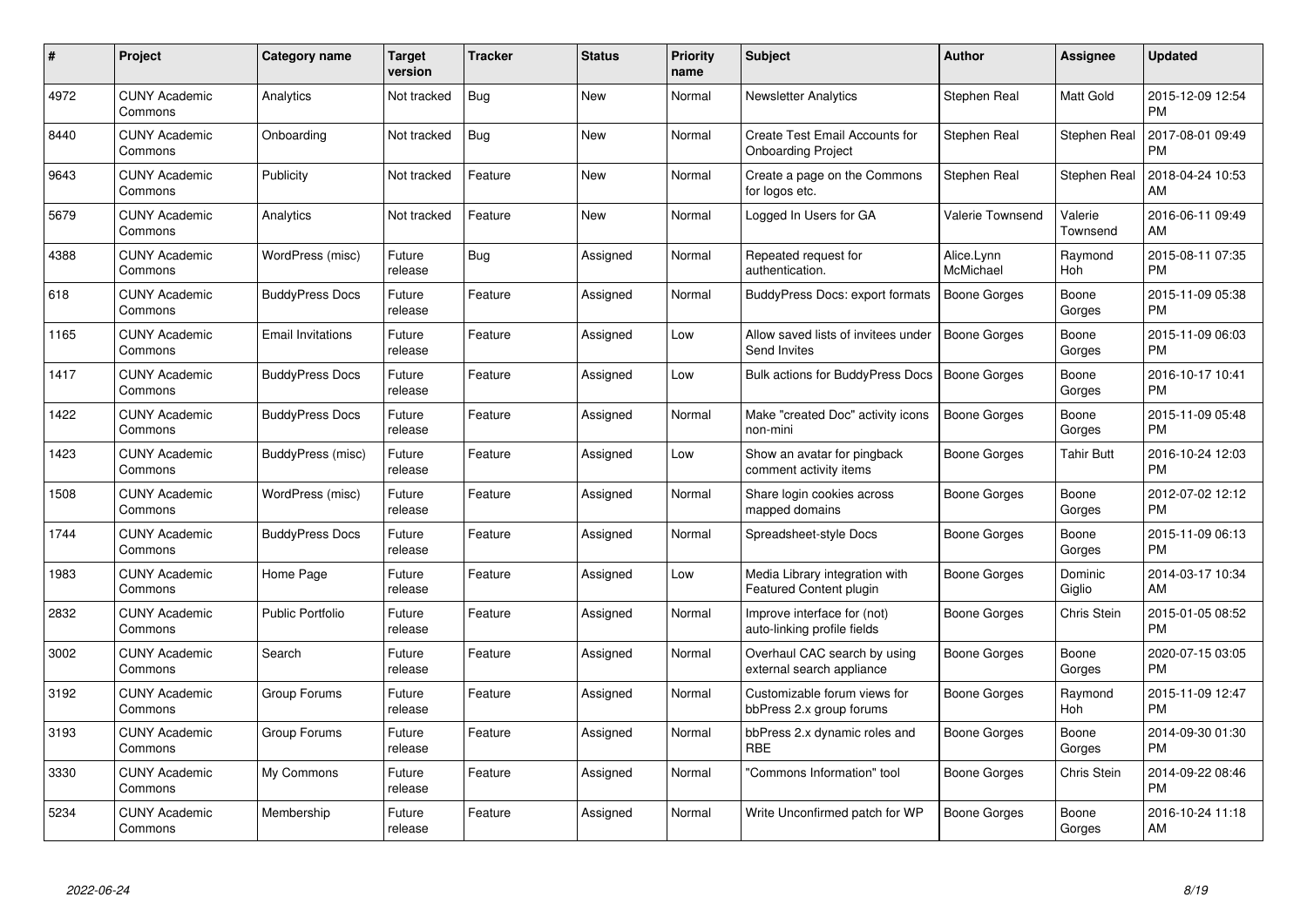| #     | Project                         | <b>Category name</b>           | <b>Target</b><br>version | Tracker        | <b>Status</b> | <b>Priority</b><br>name | <b>Subject</b>                                                                             | <b>Author</b>       | <b>Assignee</b>     | <b>Updated</b>                |
|-------|---------------------------------|--------------------------------|--------------------------|----------------|---------------|-------------------------|--------------------------------------------------------------------------------------------|---------------------|---------------------|-------------------------------|
| 3230  | <b>CUNY Academic</b><br>Commons | Internal Tools and<br>Workflow | Not tracked              | Feature        | Assigned      | High                    | Scripts for quicker<br>provisioning/updating of<br>development environments                | <b>Boone Gorges</b> | Boone<br>Gorges     | 2016-01-26 04:54<br>РM        |
| 11517 | <b>CUNY Academic</b><br>Commons |                                | Not tracked              | Feature        | Assigned      | Normal                  | wp-accessibility plugin should not<br>strip 'target="_blank"' by default                   | <b>Boone Gorges</b> | Laurie Hurson       | 2019-09-24 09:57<br>AM        |
| 12436 | <b>CUNY Academic</b><br>Commons |                                | Not tracked              | <b>Bug</b>     | Assigned      | Normal                  | Nightly system downtime                                                                    | <b>Boone Gorges</b> |                     | 2020-08-01 09:30<br>AM        |
| 1460  | <b>CUNY Academic</b><br>Commons | Analytics                      | Future<br>release        | Feature        | Assigned      | Normal                  | <b>Update System Report</b>                                                                | <b>Brian Foote</b>  | Boone<br>Gorges     | 2015-11-09 06:13<br><b>PM</b> |
| 860   | <b>CUNY Academic</b><br>Commons | Design                         | Future<br>release        | Design/UX      | Assigned      | Normal                  | <b>Standardize Button Treatment</b><br>Across the Commons                                  | <b>Chris Stein</b>  | Chris Stein         | 2014-05-01 09:45<br>AM        |
| 2881  | <b>CUNY Academic</b><br>Commons | <b>Public Portfolio</b>        | Future<br>release        | Feature        | Assigned      | Normal                  | Redesign the UX for Profiles                                                               | Chris Stein         | Chris Stein         | 2016-10-13 12:45<br><b>PM</b> |
| 2666  | <b>CUNY Academic</b><br>Commons | About page                     | Not tracked              | Documentation  | Assigned      | Normal                  | <b>Update About Text</b>                                                                   | Chris Stein         | Luke Waltzer        | 2016-03-04 11:19<br>AM        |
| 3473  | <b>CUNY Academic</b><br>Commons | User Experience                | Future<br>release        | Feature        | Assigned      | Normal                  | Commons profile: Add help info<br>about "Positions" replacing "title"                      | Keith Miyake        | Samantha<br>Raddatz | 2015-11-09 02:28<br><b>PM</b> |
| 14439 | <b>CUNY Academic</b><br>Commons | Spam/Spam<br>Prevention        | 2.0.2                    | Support        | Assigned      | Normal                  | Aprroved comments held for<br>moderation                                                   | Laurie Hurson       | Raymond<br>Hoh      | 2022-06-14 11:36<br>AM        |
| 2325  | <b>CUNY Academic</b><br>Commons | BuddyPress (misc)              | Future<br>release        | Feature        | Assigned      | Low                     | Profile should have separate<br>fields for first/last names                                | local admin         | Boone<br>Gorges     | 2015-11-09 06:09<br><b>PM</b> |
| 2610  | <b>CUNY Academic</b><br>Commons | Group Invitations              | Future<br>release        | Feature        | Assigned      | Low                     | Request: Custom invitation<br>message to group invites                                     | local admin         | Boone<br>Gorges     | 2015-11-09 06:13<br><b>PM</b> |
| 2175  | <b>CUNY Academic</b><br>Commons | WordPress (misc)               | Not tracked              | Support        | Assigned      | Normal                  | Subscibe 2 vs. Jetpack<br>subscription options                                             | local admin         | Matt Gold           | 2016-01-26 04:58<br><b>PM</b> |
| 2612  | <b>CUNY Academic</b><br>Commons |                                | Not tracked              | Publicity      | Assigned      | Normal                  | Pinterest site for the Commons                                                             | local admin         | Sarah<br>Morgano    | 2016-03-04 11:19<br>AM        |
| 5225  | <b>CUNY Academic</b><br>Commons | Registration                   | Future<br>release        | Feature        | Assigned      | Normal                  | On-boarding Issues                                                                         | Luke Waltzer        | Samantha<br>Raddatz | 2016-02-12 02:58<br><b>PM</b> |
| 5268  | <b>CUNY Academic</b><br>Commons | Group Forums                   | Future<br>release        | <b>Bug</b>     | Assigned      | Normal                  | Long-time to post to multiple<br>groups                                                    | Luke Waltzer        | Daniel Jones        | 2016-09-07 06:31<br>PM        |
| 6392  | <b>CUNY Academic</b><br>Commons | Group Forums                   | Future<br>release        | Design/UX      | Assigned      | Low                     | Composition/Preview Panes in<br>Forum Posts                                                | Luke Waltzer        | Paige Dupont        | 2016-10-21 04:26<br><b>PM</b> |
| 9895  | <b>CUNY Academic</b><br>Commons | Onboarding                     | Future<br>release        | Feature        | Assigned      | Normal                  | Add "Accept Invitation"<br>link/button/function to Group<br>and/or Site invitation emails? | Luke Waltzer        | Boone<br>Gorges     | 2018-06-07 12:42<br>PM        |
| 8078  | <b>CUNY Academic</b><br>Commons | <b>WordPress Plugins</b>       | Future<br>release        | System Upgrade | Assigned      | Normal                  | CommentPress Updates                                                                       | Margaret Galvan     | Christian<br>Wach   | 2017-05-08 03:49<br>PM        |
| 7828  | <b>CUNY Academic</b><br>Commons |                                | Not tracked              | Feature        | Assigned      | Normal                  | Theme Assessment 2017                                                                      | Margaret Galvan     | Margaret<br>Galvan  | 2017-05-02 10:41<br>PM        |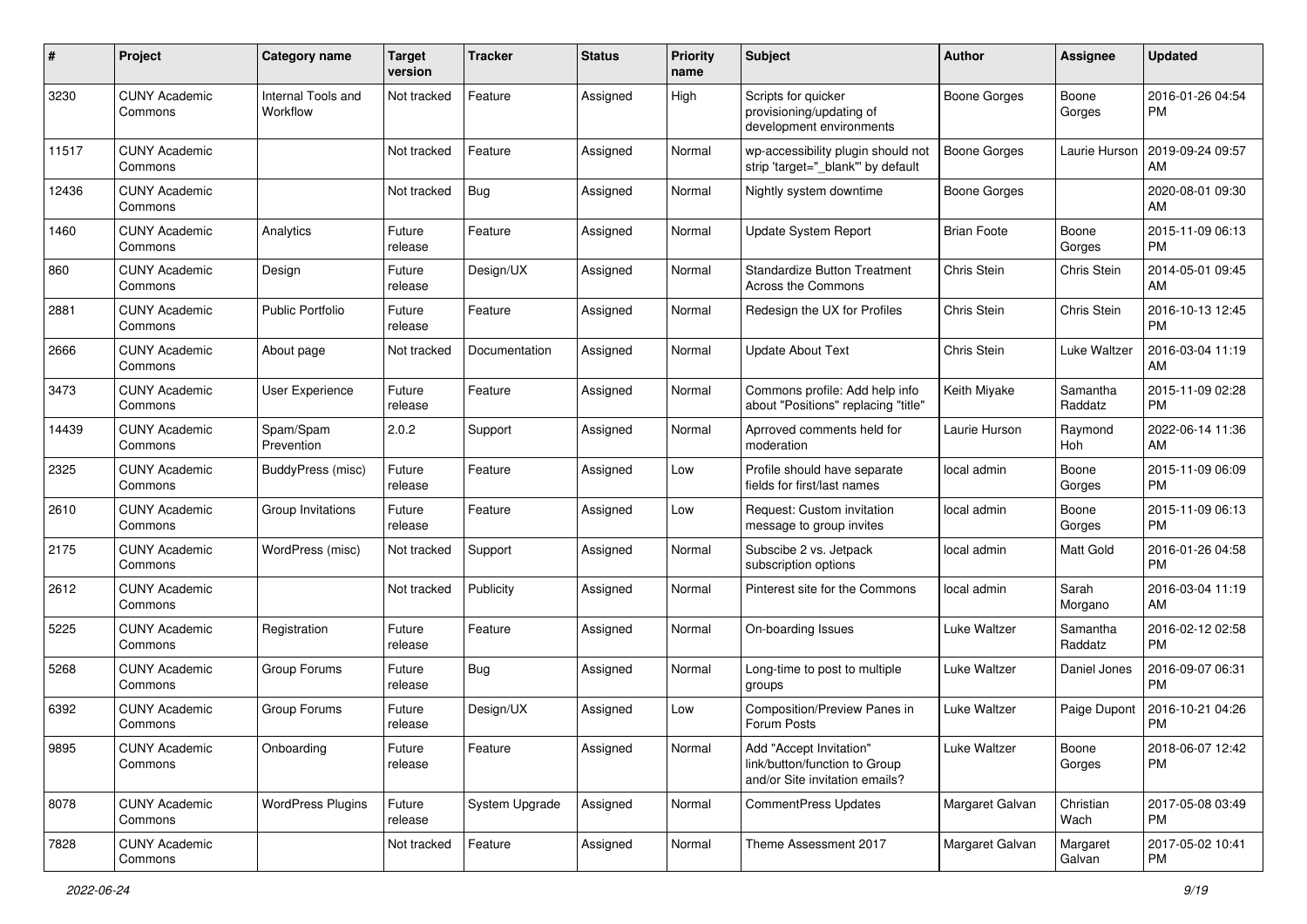| #     | <b>Project</b>                  | Category name              | <b>Target</b><br>version | Tracker    | <b>Status</b> | <b>Priority</b><br>name | <b>Subject</b>                                                                | <b>Author</b>      | Assignee              | <b>Updated</b>                |
|-------|---------------------------------|----------------------------|--------------------------|------------|---------------|-------------------------|-------------------------------------------------------------------------------|--------------------|-----------------------|-------------------------------|
| 9835  | <b>CUNY Academic</b><br>Commons | Group Forums               | Future<br>release        | <b>Bug</b> | Assigned      | Normal                  | add a "like" function?                                                        | Marilyn Weber      | <b>Erik Trainer</b>   | 2018-06-05 01:49<br><b>PM</b> |
| 11519 | <b>CUNY Academic</b><br>Commons |                            | Not tracked              | Support    | Assigned      | Normal                  | comment option not appearing                                                  | Marilyn Weber      |                       | 2019-09-24 10:28<br>AM        |
| 2571  | <b>NYCDH Community</b><br>Site  |                            |                          | Feature    | Assigned      | Normal                  | Add Google custom search box to<br>homepage                                   | <b>Mark Newton</b> | Raymond<br><b>Hoh</b> | 2013-05-18 07:49<br><b>PM</b> |
| 2574  | <b>NYCDH Community</b><br>Site  |                            |                          | Feature    | Assigned      | Normal                  | Add Way to Upload Files to<br>Groups                                          | <b>Mark Newton</b> | Raymond<br>Hoh        | 2013-05-18 07:46<br><b>PM</b> |
| 2577  | <b>NYCDH Community</b><br>Site  |                            |                          | Feature    | Assigned      | Low                     | Investigate Potential to Add Links<br>to the Forum                            | <b>Mark Newton</b> | Alex Gil              | 2013-05-16 09:40<br><b>PM</b> |
| 2618  | <b>NYCDH Community</b><br>Site  |                            |                          | Bug        | Assigned      | Low                     | Mark blogs as spam when created   Matt Gold<br>by users marked as spam        |                    | Boone<br>Gorges       | 2013-06-09 11:38<br><b>PM</b> |
| 8992  | <b>NYCDH Community</b><br>Site  |                            |                          | <b>Bug</b> | Assigned      | Normal                  | Multiple RBE error reports                                                    | Matt Gold          | Raymond<br><b>Hoh</b> | 2017-12-11 05:43<br><b>PM</b> |
| 287   | <b>CUNY Academic</b><br>Commons | WordPress (misc)           | Future<br>release        | Feature    | Assigned      | Normal                  | Create troubleshooting tool for<br>account sign-up                            | Matt Gold          | Boone<br>Gorges       | 2015-11-09 06:17<br><b>PM</b> |
| 310   | <b>CUNY Academic</b><br>Commons | BuddyPress (misc)          | Future<br>release        | Feature    | Assigned      | Low                     | <b>Friend Request Email</b>                                                   | Matt Gold          | Samantha<br>Raddatz   | 2015-11-09 05:08<br><b>PM</b> |
| 333   | <b>CUNY Academic</b><br>Commons | <b>Email Notifications</b> | Future<br>release        | Feature    | Assigned      | Low                     | Delay Forum Notification Email<br>Delivery Until After Editing Period<br>Ends | Matt Gold          | Raymond<br><b>Hoh</b> | 2015-11-09 06:01<br><b>PM</b> |
| 365   | <b>CUNY Academic</b><br>Commons | WordPress (misc)           | Future<br>release        | Feature    | Assigned      | Normal                  | <b>Create Mouseover Tooltips</b><br>throughout Site                           | Matt Gold          | Chris Stein           | 2015-11-09 06:18<br><b>PM</b> |
| 370   | <b>CUNY Academic</b><br>Commons | Registration               | Future<br>release        | Feature    | Assigned      | High                    | Guest Accounts                                                                | Matt Gold          | Matt Gold             | 2015-04-09 09:33<br><b>PM</b> |
| 377   | <b>CUNY Academic</b><br>Commons | BuddyPress (misc)          | Future<br>release        | Feature    | Assigned      | Normal                  | Like buttons                                                                  | Matt Gold          | Boone<br>Gorges       | 2010-11-16 05:13<br><b>PM</b> |
| 412   | <b>CUNY Academic</b><br>Commons | <b>WordPress Themes</b>    | Future<br>release        | Feature    | Assigned      | Normal                  | <b>Featured Themes</b>                                                        | Matt Gold          | Dominic<br>Giglio     | 2015-01-05 08:44<br><b>PM</b> |
| 435   | <b>CUNY Academic</b><br>Commons | BuddyPress (misc)          | Future<br>release        | Feature    | Assigned      | Normal                  | Include Avatar Images in Forum<br><b>Post Notification Emails</b>             | Matt Gold          | Boone<br>Gorges       | 2010-12-08 12:40<br><b>PM</b> |
| 497   | <b>CUNY Academic</b><br>Commons | <b>WordPress Plugins</b>   | Future<br>release        | Feature    | Assigned      | Normal                  | Drag and Drop Ordering on<br>Gallery Post Plugin                              | Matt Gold          | Ron Rennick           | 2015-11-09 06:18<br><b>PM</b> |
| 500   | <b>CUNY Academic</b><br>Commons | BuddyPress (misc)          | Future<br>release        | Feature    | Assigned      | Normal                  | <b>Export Group Data</b>                                                      | Matt Gold          | Boone<br>Gorges       | 2010-12-19 12:09<br><b>PM</b> |
| 554   | <b>CUNY Academic</b><br>Commons | BuddyPress (misc)          | Future<br>release        | Feature    | Assigned      | Normal                  | Add Trackback notifications to<br>site-wide activity feed                     | Matt Gold          | Boone<br>Gorges       | 2015-11-09 06:19<br><b>PM</b> |
| 599   | <b>CUNY Academic</b><br>Commons | BuddyPress (misc)          | Future<br>release        | Feature    | Assigned      | Normal                  | Consider adding rating plugins for<br><b>BuddyPress/BBPress</b>               | Matt Gold          | Boone<br>Gorges       | 2011-08-22 06:50<br><b>PM</b> |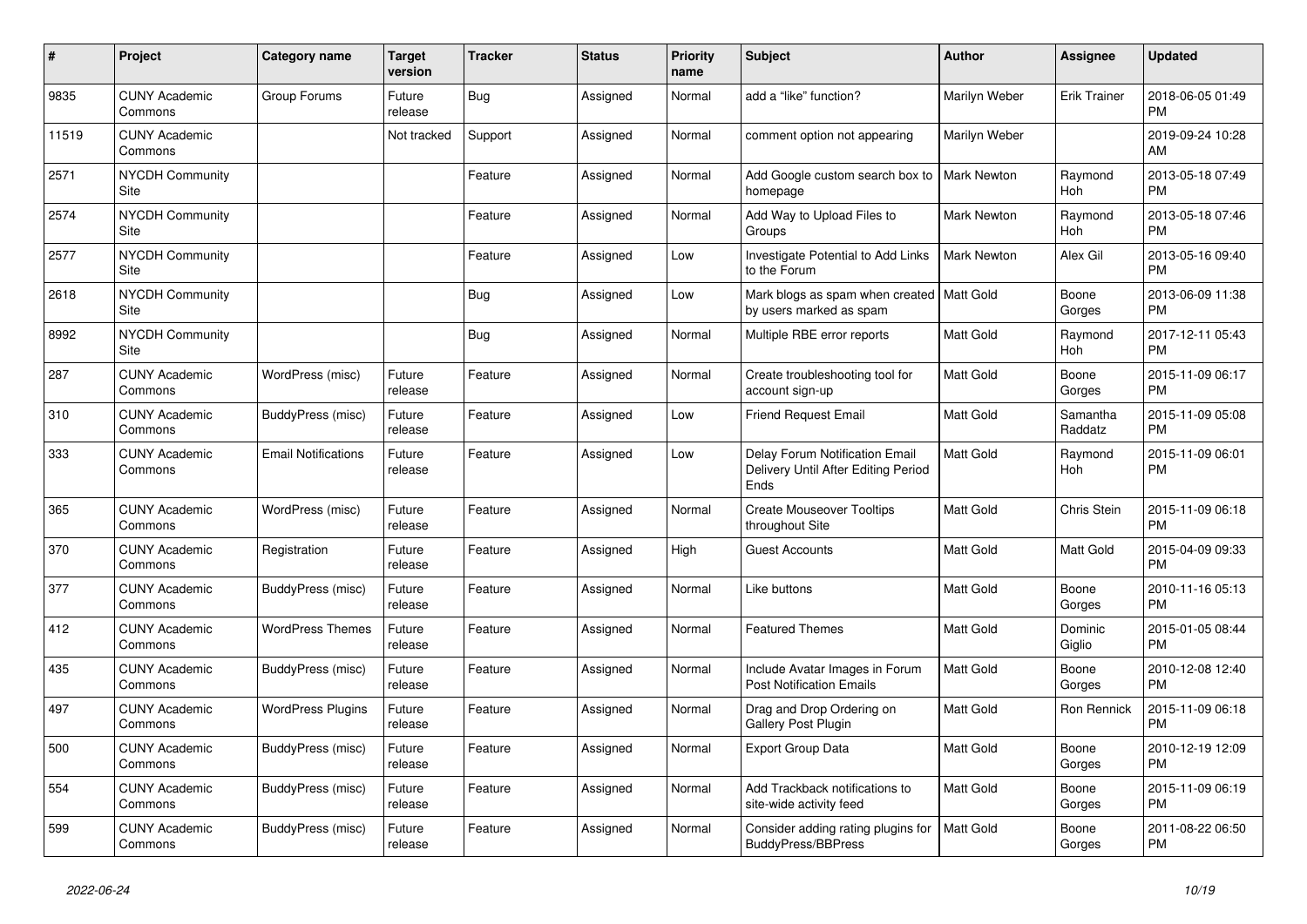| #    | Project                         | <b>Category name</b>     | <b>Target</b><br>version | <b>Tracker</b> | <b>Status</b> | <b>Priority</b><br>name | <b>Subject</b>                                                               | <b>Author</b>    | <b>Assignee</b>       | <b>Updated</b>                |
|------|---------------------------------|--------------------------|--------------------------|----------------|---------------|-------------------------|------------------------------------------------------------------------------|------------------|-----------------------|-------------------------------|
| 635  | <b>CUNY Academic</b><br>Commons | BuddyPress (misc)        | Future<br>release        | Feature        | Assigned      | Normal                  | Big Blue Button -<br>Videoconferencing in Groups and<br><b>Blogs</b>         | Matt Gold        | Boone<br>Gorges       | 2011-03-14 03:24<br><b>PM</b> |
| 653  | <b>CUNY Academic</b><br>Commons | Group Blogs              | Future<br>release        | Feature        | Assigned      | Normal                  | Redesign Integration of Groups<br>and Blogs                                  | Matt Gold        | Samantha<br>Raddatz   | 2015-11-09 05:40<br><b>PM</b> |
| 658  | <b>CUNY Academic</b><br>Commons | <b>WordPress Plugins</b> | Future<br>release        | Feature        | Assigned      | Normal                  | Rebulid Sitewide Tag Suggestion                                              | Matt Gold        | Boone<br>Gorges       | 2015-01-05 08:47<br>PM        |
| 940  | <b>CUNY Academic</b><br>Commons | Redmine                  | Future<br>release        | Feature        | Assigned      | Low                     | Communication with users after<br>releases                                   | Matt Gold        | Dominic<br>Giglio     | 2012-09-09 04:36<br><b>PM</b> |
| 1105 | <b>CUNY Academic</b><br>Commons | WordPress (misc)         | Future<br>release        | Feature        | Assigned      | Normal                  | Rephrase Blog Privacy Options                                                | Matt Gold        | Samantha<br>Raddatz   | 2015-11-09 06:19<br><b>PM</b> |
| 1192 | <b>CUNY Academic</b><br>Commons | <b>Group Files</b>       | Future<br>release        | Feature        | Assigned      | Low                     | When posting group files, allow<br>users to add a category without<br>saving | Matt Gold        | Raymond<br><b>Hoh</b> | 2015-11-09 05:53<br><b>PM</b> |
| 1562 | <b>CUNY Academic</b><br>Commons | <b>WordPress Plugins</b> | Future<br>release        | Feature        | Assigned      | Low                     | Play with NYT Collaborative<br><b>Authoring Tool</b>                         | Matt Gold        | Boone<br>Gorges       | 2015-01-05 08:47<br><b>PM</b> |
| 2013 | <b>CUNY Academic</b><br>Commons | <b>Public Portfolio</b>  | Future<br>release        | Feature        | Assigned      | Low                     | Have Profile Privacy Options<br>show up only for filled-in fields            | Matt Gold        | Boone<br>Gorges       | 2015-11-09 06:09<br>PM        |
| 2223 | <b>CUNY Academic</b><br>Commons | <b>WordPress Plugins</b> | Future<br>release        | Feature        | Assigned      | Low                     | Add Participad to the CUNY<br><b>Academic Commons</b>                        | Matt Gold        | Boone<br>Gorges       | 2014-09-17 10:03<br>PM        |
| 2523 | <b>CUNY Academic</b><br>Commons | <b>BuddyPress Docs</b>   | Future<br>release        | Feature        | Assigned      | Normal                  | Allow Users to Upload Images to<br><b>BP</b> Docs                            | Matt Gold        | Boone<br>Gorges       | 2015-11-09 06:14<br><b>PM</b> |
| 3042 | <b>CUNY Academic</b><br>Commons | <b>Public Portfolio</b>  | Future<br>release        | Feature        | Assigned      | Normal                  | Browsing member interests                                                    | Matt Gold        | Boone<br>Gorges       | 2015-03-21 09:04<br><b>PM</b> |
| 3080 | <b>CUNY Academic</b><br>Commons | <b>Group Files</b>       | Future<br>release        | Feature        | Assigned      | Low                     | Create a system to keep track of<br>file changes                             | Matt Gold        | Boone<br>Gorges       | 2014-02-26 10:04<br><b>PM</b> |
| 3090 | <b>CUNY Academic</b><br>Commons | Twitter page             | Future<br>release        | Feature        | Assigned      | Normal                  | Prevent Retweets from showing<br>up on Commons twitter page                  | Matt Gold        | <b>Tahir Butt</b>     | 2016-10-24 11:31<br>AM        |
| 3220 | <b>CUNY Academic</b><br>Commons | <b>Public Portfolio</b>  | Future<br>release        | Feature        | Assigned      | Normal                  | Add indent/outdent option to<br>Formatting Buttons on Profile<br>Page        | Matt Gold        | Boone<br>Gorges       | 2014-05-21 10:39<br><b>PM</b> |
| 3308 | <b>CUNY Academic</b><br>Commons | Group Invitations        | Future<br>release        | Feature        | Assigned      | Normal                  | Allow members to rescind group<br>invitations                                | Matt Gold        | Boone<br>Gorges       | 2015-04-01 08:53<br><b>PM</b> |
| 3354 | <b>CUNY Academic</b><br>Commons | <b>Group Files</b>       | Future<br>release        | Feature        | Assigned      | Low                     | Allow Group Download of Multiple<br><b>Selected Files</b>                    | <b>Matt Gold</b> | Chris Stein           | 2014-08-01 08:50<br>AM        |
| 3517 | <b>CUNY Academic</b><br>Commons | My Commons               | Future<br>release        | Feature        | Assigned      | Normal                  | Mute/Unmute My Commons<br>updates                                            | Matt Gold        | Raymond<br>Hoh        | 2015-11-09 01:19<br><b>PM</b> |
| 3536 | <b>CUNY Academic</b><br>Commons | My Commons               | Future<br>release        | Feature        | Assigned      | Normal                  | Infinite Scroll on My Commons<br>page                                        | Matt Gold        | Raymond<br>Hoh        | 2015-04-13 04:42<br><b>PM</b> |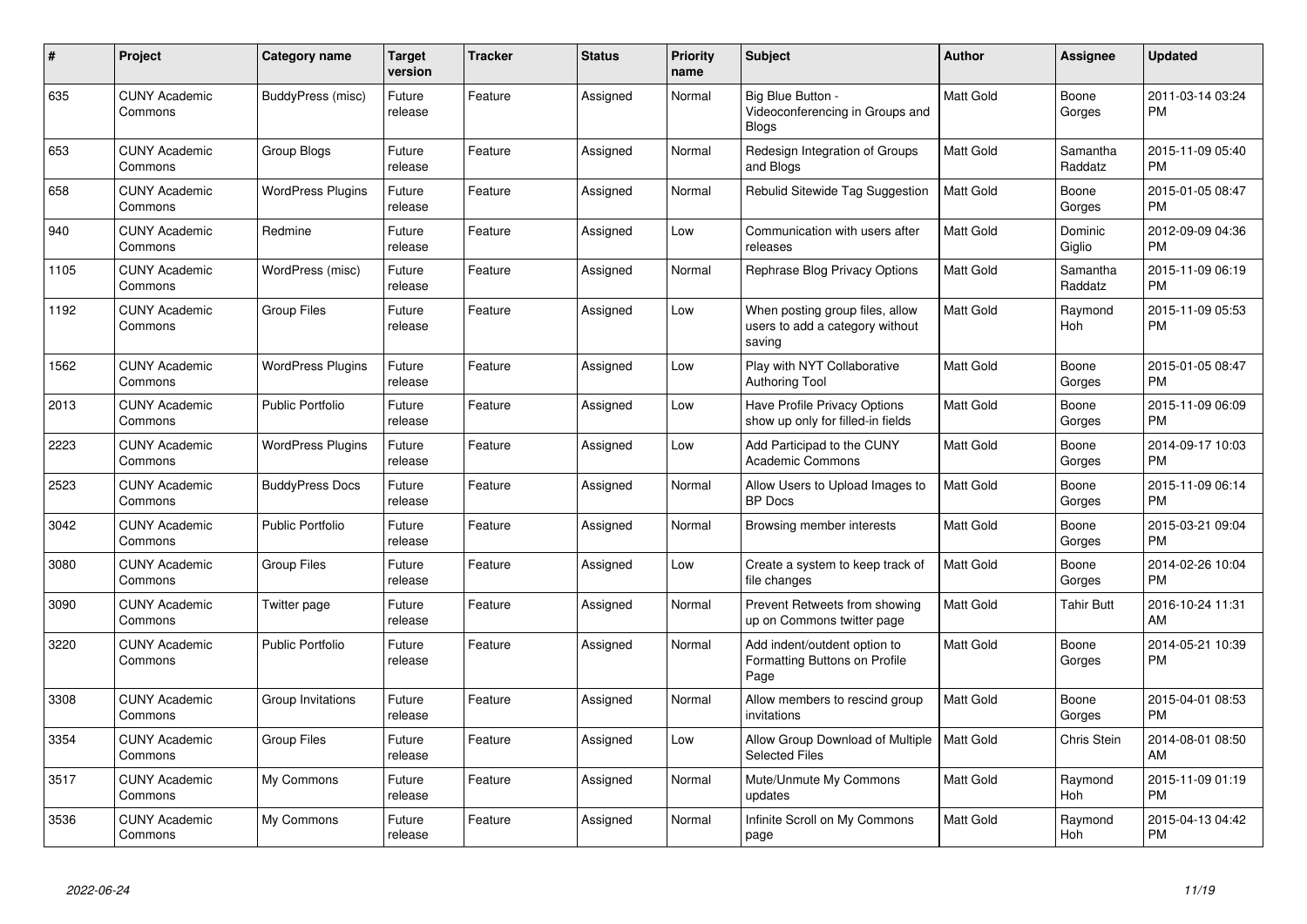| #    | <b>Project</b>                  | <b>Category name</b>      | Target<br>version | Tracker    | <b>Status</b> | <b>Priority</b><br>name | <b>Subject</b>                                                         | <b>Author</b>    | Assignee              | <b>Updated</b>                |
|------|---------------------------------|---------------------------|-------------------|------------|---------------|-------------------------|------------------------------------------------------------------------|------------------|-----------------------|-------------------------------|
| 3577 | <b>CUNY Academic</b><br>Commons | My Commons                | Future<br>release | Design/UX  | Assigned      | Normal                  | Replies to items in My Commons                                         | <b>Matt Gold</b> | Raymond<br><b>Hoh</b> | 2015-04-09 05:19<br><b>PM</b> |
| 3662 | <b>CUNY Academic</b><br>Commons | <b>SEO</b>                | Future<br>release | Feature    | Assigned      | Normal                  | Duplicate Content/SEO/Google<br>issues                                 | <b>Matt Gold</b> | Raymond<br>Hoh        | 2015-04-13 04:37<br><b>PM</b> |
| 3759 | <b>CUNY Academic</b><br>Commons | WordPress (misc)          | Future<br>release | Feature    | Assigned      | Normal                  | Review Interface for Adding Users  <br>to Blogs                        | <b>Matt Gold</b> | Boone<br>Gorges       | 2015-03-24 05:52<br><b>PM</b> |
| 3768 | <b>CUNY Academic</b><br>Commons | <b>Public Portfolio</b>   | Future<br>release | Feature    | Assigned      | Normal                  | Institutions/Past positions on<br>public portfolios                    | Matt Gold        | Boone<br>Gorges       | 2018-04-23 10:44<br>AM        |
| 3770 | <b>CUNY Academic</b><br>Commons | <b>Public Portfolio</b>   | Future<br>release | Feature    | Assigned      | Normal                  | Improve Layout/Formatting of<br>Positions Area on Public<br>Portfolios | Matt Gold        | Chris Stein           | 2015-04-01 09:17<br><b>PM</b> |
| 4053 | <b>CUNY Academic</b><br>Commons | Events                    | Future<br>release | Feature    | Assigned      | Normal                  | Create new tab for past events                                         | <b>Matt Gold</b> | Boone<br>Gorges       | 2015-05-12 02:10<br><b>PM</b> |
| 4238 | <b>CUNY Academic</b><br>Commons | Events                    | Future<br>release | Feature    | Assigned      | Normal                  | Copy Events to Other Groups?                                           | Matt Gold        | Boone<br>Gorges       | 2015-07-02 10:08<br>AM        |
| 4404 | <b>CUNY Academic</b><br>Commons | <b>Public Portfolio</b>   | Future<br>release | Design/UX  | Assigned      | Normal                  | Change color of permissions info<br>on portfolio editing interface     | Matt Gold        | Samantha<br>Raddatz   | 2015-08-11 05:28<br><b>PM</b> |
| 4661 | <b>CUNY Academic</b><br>Commons | User Experience           | Future<br>release | <b>Bug</b> | Assigned      | Normal                  | Simplify Events text                                                   | <b>Matt Gold</b> | Samantha<br>Raddatz   | 2015-10-02 09:06<br><b>PM</b> |
| 4903 | <b>CUNY Academic</b><br>Commons | Events                    | Future<br>release | Design/UX  | Assigned      | Normal                  | Improving visual appearance of<br>event calendars                      | Matt Gold        | Boone<br>Gorges       | 2016-10-13 11:51<br>AM        |
| 4980 | <b>CUNY Academic</b><br>Commons | Home Page                 | Future<br>release | Feature    | Assigned      | Normal                  | CAC Featured Content -- Adding<br>Randomization                        | Matt Gold        | Boone<br>Gorges       | 2016-12-12 03:01<br><b>PM</b> |
| 5016 | <b>CUNY Academic</b><br>Commons | Events                    | Future<br>release | Feature    | Assigned      | Low                     | Allow comments to be posted on<br>events                               | <b>Matt Gold</b> | Raymond<br>Hoh        | 2019-03-01 02:23<br><b>PM</b> |
| 5316 | <b>CUNY Academic</b><br>Commons | <b>User Experience</b>    | Future<br>release | Feature    | Assigned      | Normal                  | Prompt user email address<br>updates                                   | Matt Gold        | Stephen Real          | 2016-12-21 03:30<br><b>PM</b> |
| 5581 | <b>CUNY Academic</b><br>Commons | Analytics                 | Future<br>release | Feature    | Assigned      | Normal                  | <b>Explore alternatives to Google</b><br>Analytics                     | <b>Matt Gold</b> | Valerie<br>Townsend   | 2020-04-17 03:12<br><b>PM</b> |
| 5691 | <b>CUNY Academic</b><br>Commons | <b>Blogs (BuddyPress)</b> | Future<br>release | Bug        | Assigned      | High                    | Differing numbers on Sites display                                     | <b>Matt Gold</b> | Raymond<br>Hoh        | 2016-06-13 01:37<br><b>PM</b> |
| 5696 | <b>CUNY Academic</b><br>Commons | Events                    | Future<br>release | Feature    | Assigned      | Normal                  | Events Calendar - display options<br>calendar aggregation              | <b>Matt Gold</b> | Boone<br>Gorges       | 2016-10-13 11:44<br>AM        |
| 5955 | <b>CUNY Academic</b><br>Commons | Outreach                  | Future<br>release | Feature    | Assigned      | Normal                  | Create auto-newsletter for<br>commons members                          | Matt Gold        | Luke Waltzer          | 2016-08-30 10:34<br>AM        |
| 6426 | <b>CUNY Academic</b><br>Commons | Spam/Spam<br>Prevention   | Future<br>release | Feature    | Assigned      | Normal                  | Force captcha on all comments?                                         | <b>Matt Gold</b> | <b>Tahir Butt</b>     | 2016-10-24 02:06<br><b>PM</b> |
| 8836 | <b>CUNY Academic</b><br>Commons | <b>Blogs (BuddyPress)</b> | Future<br>release | Feature    | Assigned      | Normal                  | Redesign site launch process                                           | Matt Gold        | Boone<br>Gorges       | 2019-10-03 02:49<br>PM        |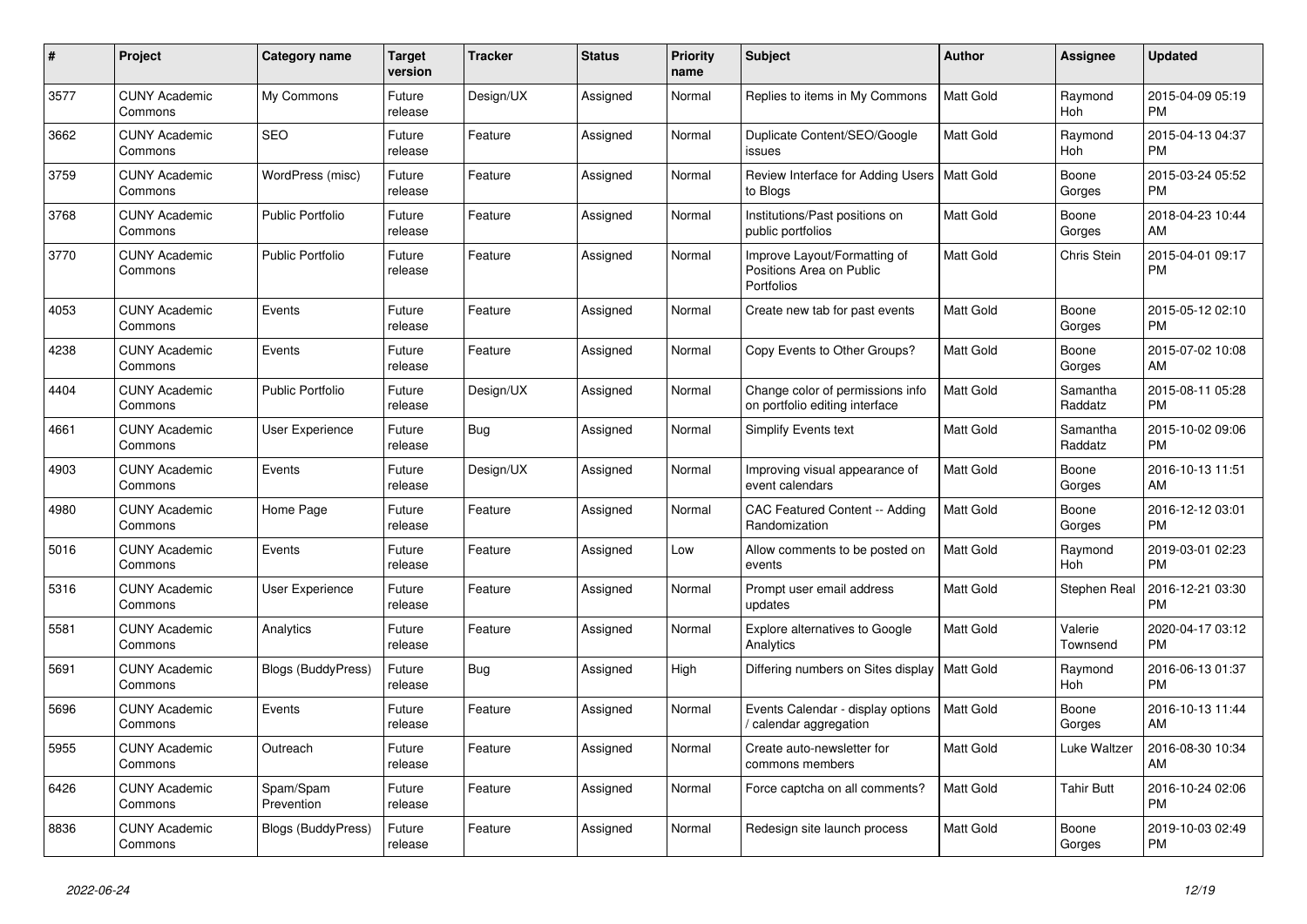| #     | Project                         | <b>Category name</b>       | <b>Target</b><br>version | <b>Tracker</b>              | <b>Status</b> | <b>Priority</b><br>name | <b>Subject</b>                                                                                    | <b>Author</b>    | Assignee            | <b>Updated</b>                                |
|-------|---------------------------------|----------------------------|--------------------------|-----------------------------|---------------|-------------------------|---------------------------------------------------------------------------------------------------|------------------|---------------------|-----------------------------------------------|
| 8900  | <b>CUNY Academic</b><br>Commons | Accessibility              | Future<br>release        | Feature                     | Assigned      | Normal                  | Look into tools to enforce<br>accessibility in WP environment                                     | Matt Gold        | Boone<br>Gorges     | 2022-04-26 11:59<br>AM                        |
| 8901  | <b>CUNY Academic</b><br>Commons | Accessibility              | Future<br>release        | Feature                     | Assigned      | Normal                  | Theme analysis for accessibility                                                                  | <b>Matt Gold</b> | Boone<br>Gorges     | 2022-04-26 11:59<br>AM                        |
| 9028  | <b>CUNY Academic</b><br>Commons | Onboarding                 | Future<br>release        | Feature                     | Assigned      | Normal                  | suggest groups to new members<br>during the registration process                                  | Matt Gold        | Chris Stein         | 2018-10-24 12:34<br>PM                        |
| 10659 | <b>CUNY Academic</b><br>Commons | Group Forums               | Future<br>release        | Feature                     | Assigned      | Normal                  | Post to multiple groups via email                                                                 | <b>Matt Gold</b> | Raymond<br>Hoh      | 2018-11-15 12:54<br>AM                        |
| 15604 | <b>CUNY Academic</b><br>Commons | <b>Email Notifications</b> | Future<br>release        | Feature                     | Assigned      | Normal                  | <b>Restructure Commons Group</b><br><b>Digest Email Messages</b>                                  | <b>Matt Gold</b> | Boone<br>Gorges     | 2022-05-26 10:45<br>AM                        |
| 636   | <b>CUNY Academic</b><br>Commons | WordPress (misc)           | Not tracked              | Support                     | Assigned      | Normal                  | Create Lynda.com-like Table of<br>Contents for Prospective Tutorial<br>Screencasts                | Matt Gold        | scott voth          | 2016-02-23 03:12<br><b>PM</b>                 |
| 3524  | <b>CUNY Academic</b><br>Commons | Documentation              | Not tracked              | Documentation               | Assigned      | Normal                  | Post describing all you can do<br>when starting up a new<br>blog/group                            | <b>Matt Gold</b> | scott voth          | 2014-10-04 12:56<br><b>PM</b>                 |
| 4027  | <b>CUNY Academic</b><br>Commons | Commons In A Box           | Not tracked              | Design/UX                   | Assigned      | Normal                  | Usability review of CBOX update<br>procedures                                                     | Matt Gold        | Samantha<br>Raddatz | 2015-05-11 06:36<br><b>PM</b>                 |
| 4070  | <b>CUNY Academic</b><br>Commons | Analytics                  | Not tracked              | Support                     | Assigned      | Normal                  | Request for JITP site analytics                                                                   | Matt Gold        | Seth Persons        | 2016-02-23 03:09<br><b>PM</b>                 |
| 4235  | <b>CUNY Academic</b><br>Commons |                            | Not tracked              | Design/UX                   | Assigned      | Normal                  | Explore user experience around<br>comments on forum topics vs<br>docs                             | Matt Gold        | Samantha<br>Raddatz | 2015-07-21 10:23<br>AM                        |
| 4986  | <b>CUNY Academic</b><br>Commons | ZenDesk                    | Not tracked              | Support                     | Assigned      | Normal                  | Prepare documentation for<br>Zendesk re web widget                                                | Matt Gold        | Samantha<br>Raddatz | 2016-02-25 03:09<br><b>PM</b>                 |
| 6115  | <b>CUNY Academic</b><br>Commons | Publicity                  | Not tracked              | Feature                     | Assigned      | Normal                  | create digital signage for GC                                                                     | Matt Gold        | scott voth          | 2016-10-11 10:09<br><b>PM</b>                 |
| 6298  | <b>CUNY Academic</b><br>Commons | User Experience            | Not tracked              | Design/UX                   | Assigned      | Normal                  | Examine data from survey                                                                          | Matt Gold        | Margaret<br>Galvan  | 2016-10-14 12:16<br><b>PM</b>                 |
| 6671  | <b>CUNY Academic</b><br>Commons | Reply By Email             | Not tracked              | <b>Bug</b>                  | Assigned      | Normal                  | "Post too often" RBE error<br>message                                                             | Matt Gold        | Raymond<br>Hoh      | 2016-11-11 09:55<br>AM                        |
| 6995  | <b>CUNY Academic</b><br>Commons | Home Page                  | Not tracked              | <b>Bug</b>                  | Assigned      | Normal                  | member filter on homepage not<br>working                                                          | Matt Gold        | Raymond<br>Hoh      | 2016-12-11 09:46<br><b>PM</b>                 |
| 8666  | <b>CUNY Academic</b><br>Commons | Teaching                   |                          | Not tracked   Documentation | Assigned      | Normal                  | Create Teaching on the<br>Commons Resource Page                                                   | Matt Gold        |                     | Laurie Hurson   2019-09-23 03:16<br><b>PM</b> |
| 8837  | <b>CUNY Academic</b><br>Commons |                            | Not tracked              | Feature                     | Assigned      | Normal                  | Create a form to request info from   Matt Gold<br>people requesting premium<br>themes and plugins |                  | Marilyn<br>Weber    | 2017-11-14 03:35<br><b>PM</b>                 |
| 8898  | <b>CUNY Academic</b><br>Commons | Social Paper               | Not tracked              | Feature                     | Assigned      | Normal                  | Usage data on docs and social<br>paper                                                            | Matt Gold        | Matt Gold           | 2017-11-16 11:32<br>AM                        |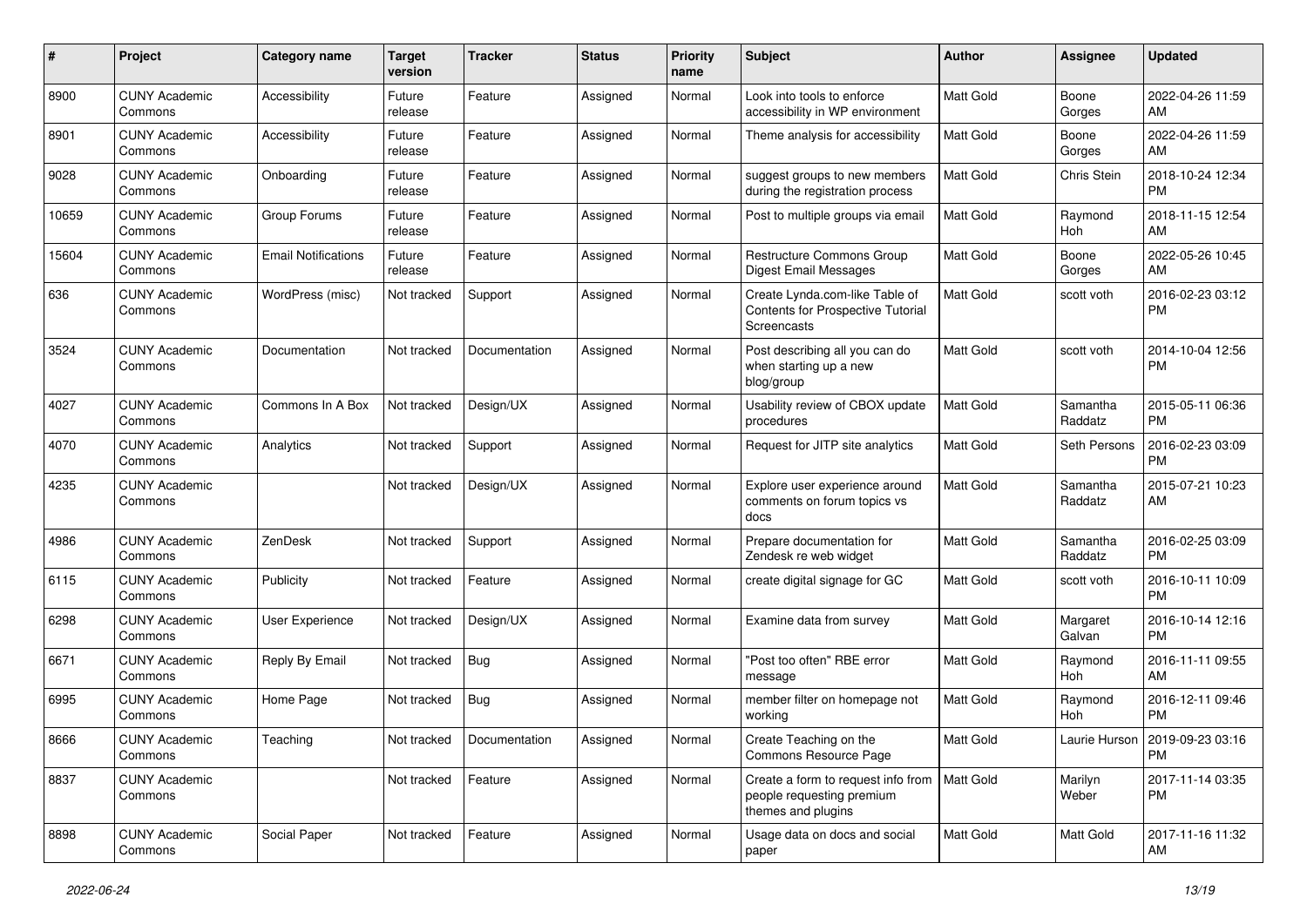| $\pmb{\#}$ | <b>Project</b>                  | Category name            | <b>Target</b><br>version | <b>Tracker</b> | <b>Status</b> | <b>Priority</b><br>name | <b>Subject</b>                                                             | <b>Author</b>     | <b>Assignee</b>       | <b>Updated</b>                |
|------------|---------------------------------|--------------------------|--------------------------|----------------|---------------|-------------------------|----------------------------------------------------------------------------|-------------------|-----------------------|-------------------------------|
| 8902       | <b>CUNY Academic</b><br>Commons | Design                   | Not tracked              | Feature        | Assigned      | Normal                  | Report back on research on<br><b>BuddyPress themes</b>                     | <b>Matt Gold</b>  | Michael Smith         | 2017-11-10 12:31<br><b>PM</b> |
| 8976       | <b>CUNY Academic</b><br>Commons | Reply By Email           | Not tracked              | Feature        | Assigned      | Normal                  | Package RBE new topics<br>posting?                                         | <b>Matt Gold</b>  | Raymond<br>Hoh        | 2017-12-04 02:34<br><b>PM</b> |
| 9015       | <b>CUNY Academic</b><br>Commons | Groups (misc)            | Not tracked              | Outreach       | Assigned      | Normal                  | Email group admins the email<br>addresses of their groups                  | Matt Gold         | Matt Gold             | 2018-01-02 09:54<br>AM        |
| 9941       | <b>CUNY Academic</b><br>Commons | Wiki                     | Not tracked              | Support        | Assigned      | Normal                  | Wiki functionality                                                         | <b>Matt Gold</b>  | Boone<br>Gorges       | 2018-06-26 10:57<br>AM        |
| 481        | <b>CUNY Academic</b><br>Commons | Groups (misc)            | Future<br>release        | Feature        | Assigned      | Normal                  | ability to archive inactive groups<br>and blogs                            | Michael Mandiberg | Samantha<br>Raddatz   | 2015-11-09 05:56<br><b>PM</b> |
| 2167       | <b>CUNY Academic</b><br>Commons | WordPress (misc)         | Future<br>release        | Bug            | Assigned      | Normal                  | <b>CAC-Livestream Plugin Issues</b>                                        | Michael Smith     | Dominic<br>Giglio     | 2015-01-02 03:06<br><b>PM</b> |
| 3458       | <b>CUNY Academic</b><br>Commons | Groups (misc)            | Future<br>release        | Feature        | Assigned      | Normal                  | Filter Members of Group by<br>Campus                                       | Michael Smith     | Samantha<br>Raddatz   | 2014-09-26 08:32<br><b>PM</b> |
| 3510       | <b>CUNY Academic</b><br>Commons | Publicity                | 1.7                      | Publicity      | Assigned      | Normal                  | Post on the News Blog re: 'My<br>Commons'                                  | Micki Kaufman     | Sarah<br>Morgano      | 2014-10-15 11:18<br>AM        |
| 3511       | <b>CUNY Academic</b><br>Commons | Publicity                | 1.7                      | Publicity      | Assigned      | Normal                  | Social media for 1.7                                                       | Micki Kaufman     | Sarah<br>Morgano      | 2014-10-14 03:32<br><b>PM</b> |
| 2754       | <b>CUNY Academic</b><br>Commons | Design                   | Future<br>release        | Feature        | Assigned      | Normal                  | Determine strategy for CAC logo<br>handling in top header                  | Micki Kaufman     | Chris Stein           | 2015-01-05 08:53<br><b>PM</b> |
| 3475       | <b>CUNY Academic</b><br>Commons | Events                   | Future<br>release        | Feature        | Assigned      | Normal                  | Request to add plugin to<br>streamline room<br>booking/appointment booking | Naomi Barrettara  | Boone<br>Gorges       | 2014-12-01 05:14<br><b>PM</b> |
| 58         | <b>CUNY Academic</b><br>Commons | BuddyPress (misc)        | Future<br>release        | Feature        | Assigned      | Low                     | Make member search sortable by<br>last name                                | Roberta Brody     | Boone<br>Gorges       | 2010-08-26 02:38<br><b>PM</b> |
| 4221       | <b>CUNY Academic</b><br>Commons | Group Forums             | Future<br>release        | Design/UX      | Assigned      | Normal                  | Add 'Number of Posts' display<br>option to Forum page                      | Samantha Raddatz  | Samantha<br>Raddatz   | 2015-06-26 02:21<br><b>PM</b> |
| 585        | <b>CUNY Academic</b><br>Commons | Group Forums             | Future<br>release        | Feature        | Assigned      | Normal                  | Merge Forum Topics                                                         | Sarah Morgano     | Boone<br>Gorges       | 2011-07-06 04:11<br><b>PM</b> |
| 1888       | <b>CUNY Academic</b><br>Commons | Home Page                | Future<br>release        | Feature        | Assigned      | Normal                  | Refactor BP MPO Activity Filter to<br>support proper pagination            | Sarah Morgano     | Boone<br>Gorges       | 2014-05-01 07:11<br><b>PM</b> |
| 13946      | <b>CUNY Academic</b><br>Commons | <b>WordPress Plugins</b> | 2.1.0                    | Support        | Assigned      | Normal                  | Custom Embed handler For<br>OneDrive files                                 | scott voth        | Raymond<br>Hoh        | 2022-05-26 10:46<br>AM        |
| 519        | <b>CUNY Academic</b><br>Commons | <b>BuddyPress Docs</b>   | Future<br>release        | Feature        | Assigned      | Low                     | TOC for individual docs - for new<br>BP "wiki-like" plugin                 | scott voth        | Boone<br>Gorges       | 2015-11-09 05:54<br><b>PM</b> |
| 3492       | <b>CUNY Academic</b><br>Commons | <b>WordPress Themes</b>  | Future<br>release        | Support        | Assigned      | Normal                  | Add CBOX theme to the<br>Commons                                           | scott voth        | Raymond<br><b>Hoh</b> | 2014-10-08 05:55<br><b>PM</b> |
| 4438       | <b>CUNY Academic</b><br>Commons | Events                   | Future<br>release        | <b>Bug</b>     | Assigned      | Normal                  | Events Calendar - Export<br><b>Recurring Events</b>                        | scott voth        | Daniel Jones          | 2016-05-23 04:25<br><b>PM</b> |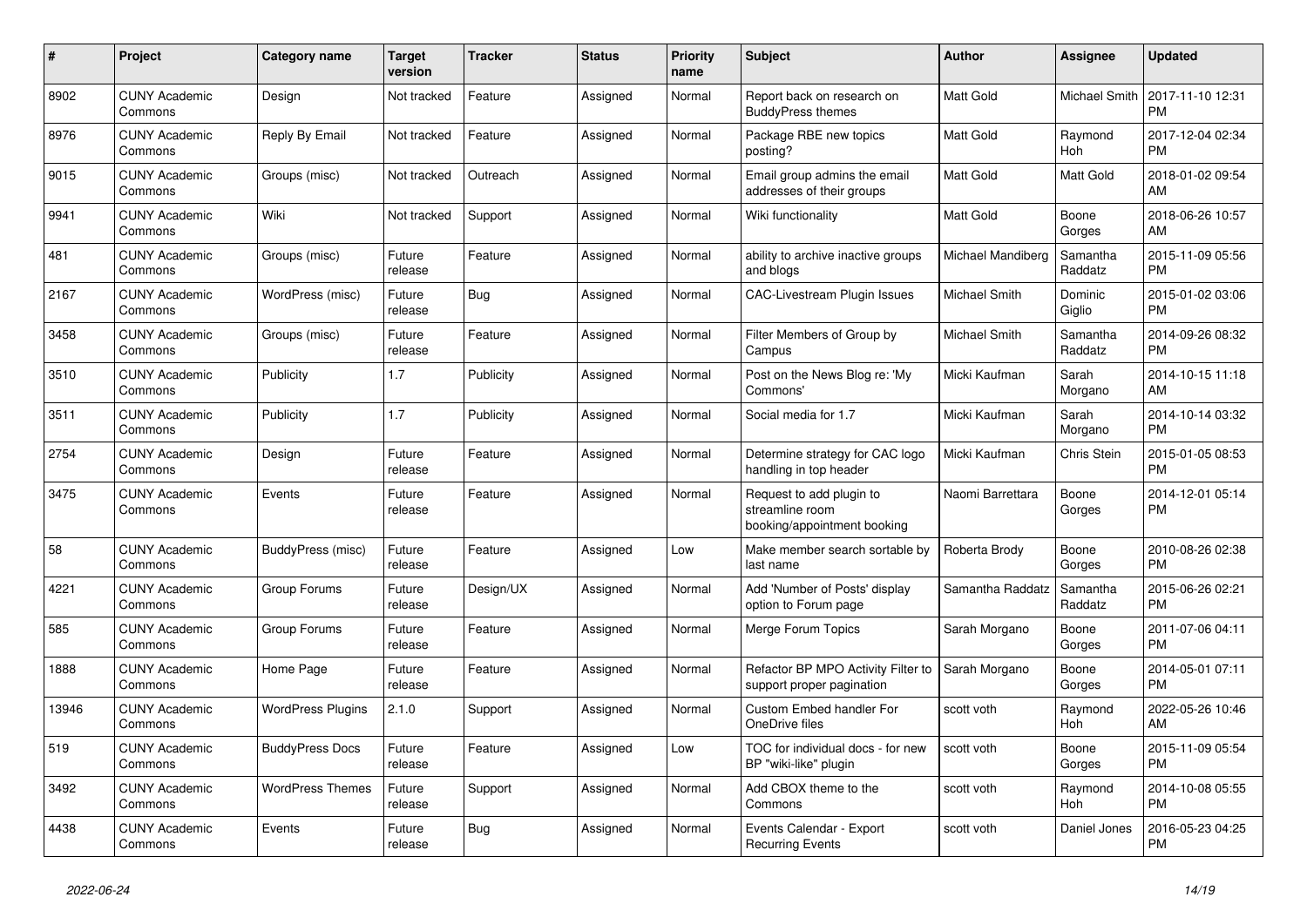| #     | <b>Project</b>                  | <b>Category name</b>     | <b>Target</b><br>version | Tracker    | <b>Status</b>        | <b>Priority</b><br>name | <b>Subject</b>                                                            | <b>Author</b>       | Assignee        | <b>Updated</b>                |
|-------|---------------------------------|--------------------------|--------------------------|------------|----------------------|-------------------------|---------------------------------------------------------------------------|---------------------|-----------------|-------------------------------|
| 5827  | <b>CUNY Academic</b><br>Commons | <b>Public Portfolio</b>  | Future<br>release        | <b>Bug</b> | Assigned             | Normal                  | Academic Interests square<br>bracket links not working                    | scott voth          | Chris Stein     | 2016-08-11 11:59<br><b>PM</b> |
| 10368 | <b>CUNY Academic</b><br>Commons |                          | Future<br>release        | Feature    | Assigned             | Normal                  | Use ORCID data to populate<br>academic profile page                       | Stephen Francoeur   | Boone<br>Gorges | 2018-09-25 01:53<br><b>PM</b> |
| 16092 | <b>CUNY Academic</b><br>Commons |                          | Future<br>release        | Feature    | Hold                 | Normal                  | Don't show main site in Site<br>search results                            | Boone Gorges        | Boone<br>Gorges | 2022-05-17 03:12<br><b>PM</b> |
| 9060  | <b>CUNY Academic</b><br>Commons | Commons In A Box         | Not tracked              | <b>Bug</b> | Hold                 | Normal                  | Problems with CBox image library<br>upload                                | Lisa Rhody          | Raymond<br>Hoh  | 2018-01-10 03:26<br><b>PM</b> |
| 11848 | <b>CUNY Academic</b><br>Commons |                          | Not tracked              | Support    | Hold                 | Normal                  | a Dean of Faculty wants to share<br>a large file                          | Marilyn Weber       |                 | 2019-09-24 08:44<br>AM        |
| 13912 | <b>CUNY Academic</b><br>Commons |                          | Not tracked              | Feature    | Hold                 | Low                     | posting "missed schedule"                                                 | Marilyn Weber       |                 | 2021-02-23 10:46<br>AM        |
| 2576  | <b>NYCDH Community</b><br>Site  |                          |                          | <b>Bug</b> | Hold                 | Low                     | <b>Test Next Button in Javascript</b><br><b>Tutorial Under Activities</b> | <b>Mark Newton</b>  | Alex Gil        | 2013-05-18 02:55<br><b>PM</b> |
| 8756  | <b>CUNY Academic</b><br>Commons | Group Blogs              | Future<br>release        | Feature    | Hold                 | Normal                  | Connect multiple blogs to one<br>group?                                   | <b>Matt Gold</b>    | Boone<br>Gorges | 2017-09-30 10:42<br>AM        |
| 3369  | <b>CUNY Academic</b><br>Commons | Reply By Email           | Not tracked              | Outreach   | Hold                 | Normal                  | Release reply by email to WP<br>plugin directory                          | Matt Gold           | Raymond<br>Hoh  | 2016-03-01 12:46<br><b>PM</b> |
| 8991  | <b>CUNY Academic</b><br>Commons | Reply By Email           | Not tracked              | Bug        | Hold                 | Normal                  | RBE duplicate email message<br>issue                                      | <b>Matt Gold</b>    | Raymond<br>Hoh  | 2018-02-18 08:53<br><b>PM</b> |
| 3939  | <b>CUNY Academic</b><br>Commons | <b>WordPress Plugins</b> | Future<br>release        | <b>Bug</b> | Hold                 | Normal                  | Activity stream support for<br>Co-Authors Plus plugin                     | Raymond Hoh         | Raymond<br>Hoh  | 2015-11-09 06:13<br>PM        |
| 14113 | <b>CUNY Academic</b><br>Commons | WordPress (misc)         | Future<br>release        | <b>Bug</b> | Hold                 | Normal                  | Block Editor Not Working on this<br>page - Json error                     | scott voth          | Boone<br>Gorges | 2021-03-05 11:01<br>AM        |
| 11945 | <b>CUNY Academic</b><br>Commons | Reckoning                | Future<br>release        | Feature    | Reporter<br>Feedback | Normal                  | Add Comments bubble to<br>Reckoning views                                 | <b>Boone Gorges</b> | Boone<br>Gorges | 2019-11-12 05:14<br><b>PM</b> |
| 12004 | <b>CUNY Academic</b><br>Commons |                          | Not tracked              | Support    | Reporter<br>Feedback | Normal                  | Notifications for spam blog<br>comments                                   | Gina Cherry         | Raymond<br>Hoh  | 2019-11-01 12:05<br><b>PM</b> |
| 14842 | <b>CUNY Academic</b><br>Commons |                          | Not tracked              | Support    | Reporter<br>Feedback | Normal                  | Question about widgets and block<br>editor                                | Gina Cherry         |                 | 2021-10-06 03:01<br><b>PM</b> |
| 12121 | <b>CUNY Academic</b><br>Commons | <b>WordPress Plugins</b> | 2.0.2                    | Feature    | Reporter<br>Feedback | Normal                  | Embedding H5P Iframes on<br>Commons Site                                  | Laurie Hurson       | Boone<br>Gorges | 2022-06-14 11:36<br>AM        |
| 15613 | <b>CUNY Academic</b><br>Commons |                          | 2.0.2                    | Feature    | Reporter<br>Feedback | Normal                  | Adding "Passster" plugin                                                  | Laurie Hurson       |                 | 2022-06-14 11:36<br>AM        |
| 9289  | <b>CUNY Academic</b><br>Commons | <b>WordPress Plugins</b> | Future<br>release        | <b>Bug</b> | Reporter<br>Feedback | Normal                  | Email Users Plugin                                                        | Laurie Hurson       | Boone<br>Gorges | 2018-10-24 12:34<br><b>PM</b> |
| 11131 | <b>CUNY Academic</b><br>Commons |                          | Future<br>release        | Feature    | Reporter<br>Feedback | Normal                  | <b>Image Annotation Plugins</b>                                           | Laurie Hurson       |                 | 2019-02-26 11:33<br>AM        |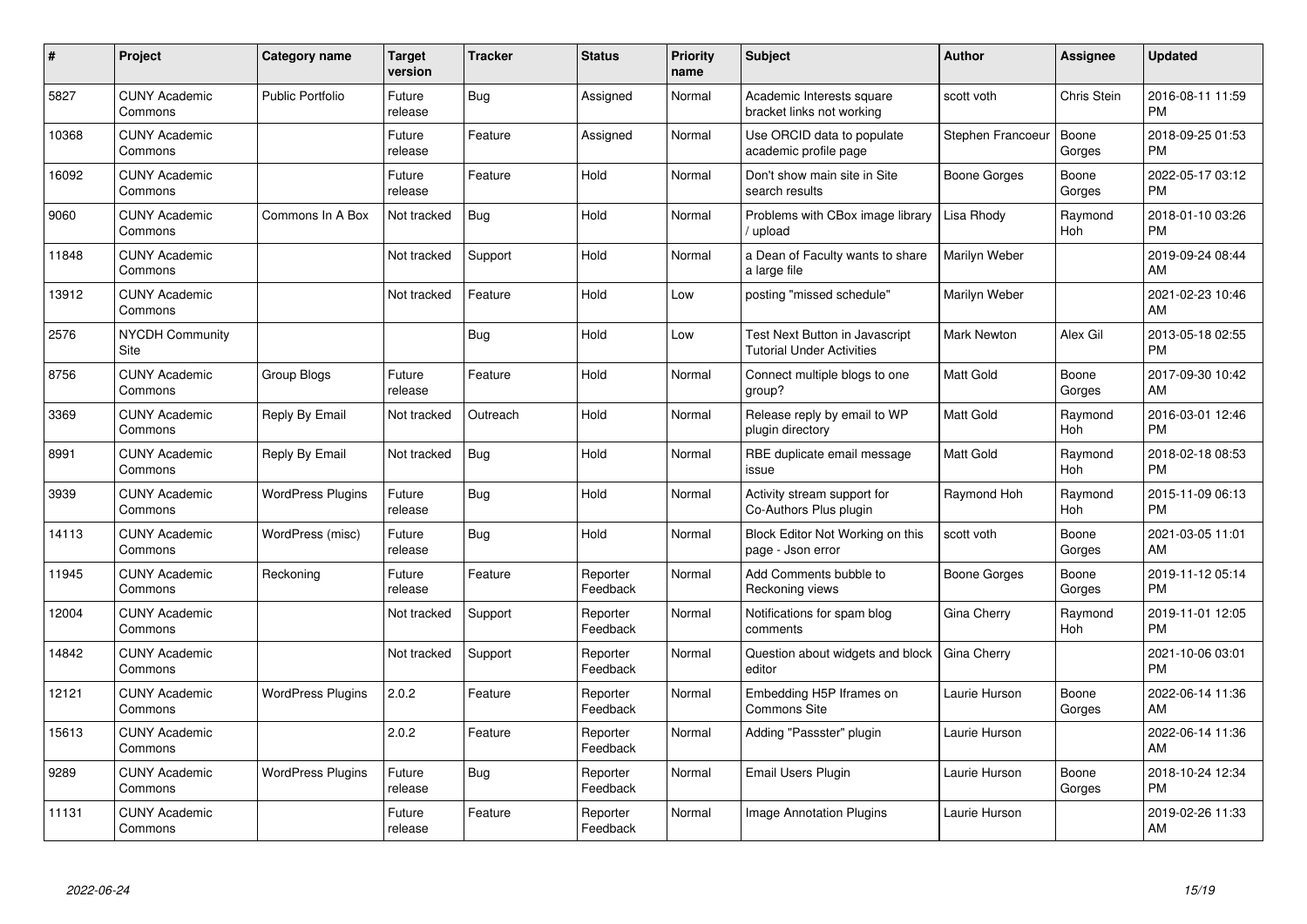| #     | Project                         | <b>Category name</b>     | <b>Target</b><br>version | <b>Tracker</b> | <b>Status</b>        | <b>Priority</b><br>name | <b>Subject</b>                                                     | Author              | <b>Assignee</b>     | <b>Updated</b>                |
|-------|---------------------------------|--------------------------|--------------------------|----------------|----------------------|-------------------------|--------------------------------------------------------------------|---------------------|---------------------|-------------------------------|
| 12446 | <b>CUNY Academic</b><br>Commons | Groups (misc)            | Future<br>release        | Feature        | Reporter<br>Feedback | Normal                  | Toggle default site to group forum<br>posting                      | Laurie Hurson       | Laurie Hurson       | 2020-03-10 11:57<br>AM        |
| 11415 | <b>CUNY Academic</b><br>Commons | <b>WordPress Plugins</b> | Not tracked              | Bug            | Reporter<br>Feedback | Normal                  | <b>Blog Subscriptions in Jetpack</b>                               | Laurie Hurson       |                     | 2019-05-14 10:34<br>AM        |
| 12484 | <b>CUNY Academic</b><br>Commons |                          | Not tracked              | Support        | Reporter<br>Feedback | Normal                  | Sign up Code for COIL Course<br>starting in March                  | Laurie Hurson       | Matt Gold           | 2020-03-02 02:26<br>PM        |
| 14504 | <b>CUNY Academic</b><br>Commons |                          | Not tracked              | Publicity      | Reporter<br>Feedback | Normal                  | Adding showcases to home page<br>menu                              | Laurie Hurson       | Boone<br>Gorges     | 2022-01-19 03:26<br><b>PM</b> |
| 14538 | <b>CUNY Academic</b><br>Commons |                          | Not tracked              | Support        | Reporter<br>Feedback | Normal                  | Weebly To Commons                                                  | Laurie Hurson       |                     | 2021-09-14 10:47<br>AM        |
| 15176 | <b>CUNY Academic</b><br>Commons |                          | Not tracked              | Support        | Reporter<br>Feedback | Normal                  | Archiving Q Writing & Old<br>Wordpress Sites on the Commons        | Laurie Hurson       |                     | 2022-02-08 10:28<br>AM        |
| 15923 | <b>CUNY Academic</b><br>Commons |                          | Not tracked              | Feature        | Reporter<br>Feedback | Normal                  | <b>Bellows Plugin Adjustments</b>                                  | Laurie Hurson       |                     | 2022-04-20 10:10<br>AM        |
| 6356  | <b>CUNY Academic</b><br>Commons | <b>WordPress Plugins</b> | Future<br>release        | Bug            | Reporter<br>Feedback | Low                     | Should Subscribe2 be<br>deprecated?                                | Luke Waltzer        |                     | 2017-03-20 12:20<br><b>PM</b> |
| 9211  | <b>CUNY Academic</b><br>Commons | <b>WordPress Plugins</b> | Future<br>release        | Support        | Reporter<br>Feedback | Normal                  | Auto-Role Setting in Forum Plugin<br><b>Causing Some Confusion</b> | <b>Luke Waltzer</b> | Boone<br>Gorges     | 2018-03-13 11:44<br>AM        |
| 5317  | <b>CUNY Academic</b><br>Commons | <b>Group Blogs</b>       | Not tracked              | Bug            | Reporter<br>Feedback | Normal                  | Notifications of New Post Didn't<br>Come                           | Luke Waltzer        | Samantha<br>Raddatz | 2016-03-21 10:41<br><b>PM</b> |
| 6644  | <b>CUNY Academic</b><br>Commons |                          | Not tracked              | Bug            | Reporter<br>Feedback | High                    | White Screen at Login Pge                                          | Luke Waltzer        | Raymond<br>Hoh      | 2016-11-21 10:34<br><b>PM</b> |
| 15169 | <b>CUNY Academic</b><br>Commons |                          | 2.0.2                    | Support        | Reporter<br>Feedback | Normal                  | new Prelude website zipfiles for<br>custom theme and other files.  | Marilyn Weber       |                     | 2022-06-14 11:36<br>AM        |
| 15655 | <b>CUNY Academic</b><br>Commons |                          | 2.0.2                    | Support        | Reporter<br>Feedback | Normal                  | Event Aggregator plugin?                                           | Marilyn Weber       |                     | 2022-06-14 11:36<br>AM        |
| 15978 | <b>CUNY Academic</b><br>Commons | WordPress - Media        | 2.0.2                    | Support        | Reporter<br>Feedback | Normal                  | tex files?                                                         | Marilyn Weber       | Raymond<br>Hoh      | 2022-06-14 11:36<br>AM        |
| 14784 | <b>CUNY Academic</b><br>Commons |                          |                          | Support        | Reporter<br>Feedback | Normal                  | User report of logo problem when<br>using Customizer theme         | Marilyn Weber       |                     | 2021-09-17 10:25<br>AM        |
| 15260 | <b>CUNY Academic</b><br>Commons |                          |                          | Support        | Reporter<br>Feedback | Normal                  | Diacritical markings   European<br><b>Stages</b>                   | Marilyn Weber       |                     | 2022-02-04 08:16<br>AM        |
| 15370 | <b>CUNY Academic</b><br>Commons |                          |                          | Support        | Reporter<br>Feedback | Normal                  | All-in-One Event Calendar?                                         | Marilyn Weber       |                     | 2022-02-17 11:03<br>AM        |
| 16099 | <b>CUNY Academic</b><br>Commons |                          |                          | Support        | Reporter<br>Feedback | Normal                  | request for Newsletter Glue                                        | Marilyn Weber       |                     | 2022-05-13 12:14<br><b>PM</b> |
| 16110 | <b>CUNY Academic</b><br>Commons |                          |                          | Support        | Reporter<br>Feedback | Normal                  | remove Creative Commons<br>license from pages?                     | Marilyn Weber       | Raymond<br>Hoh      | 2022-05-17 06:11<br><b>PM</b> |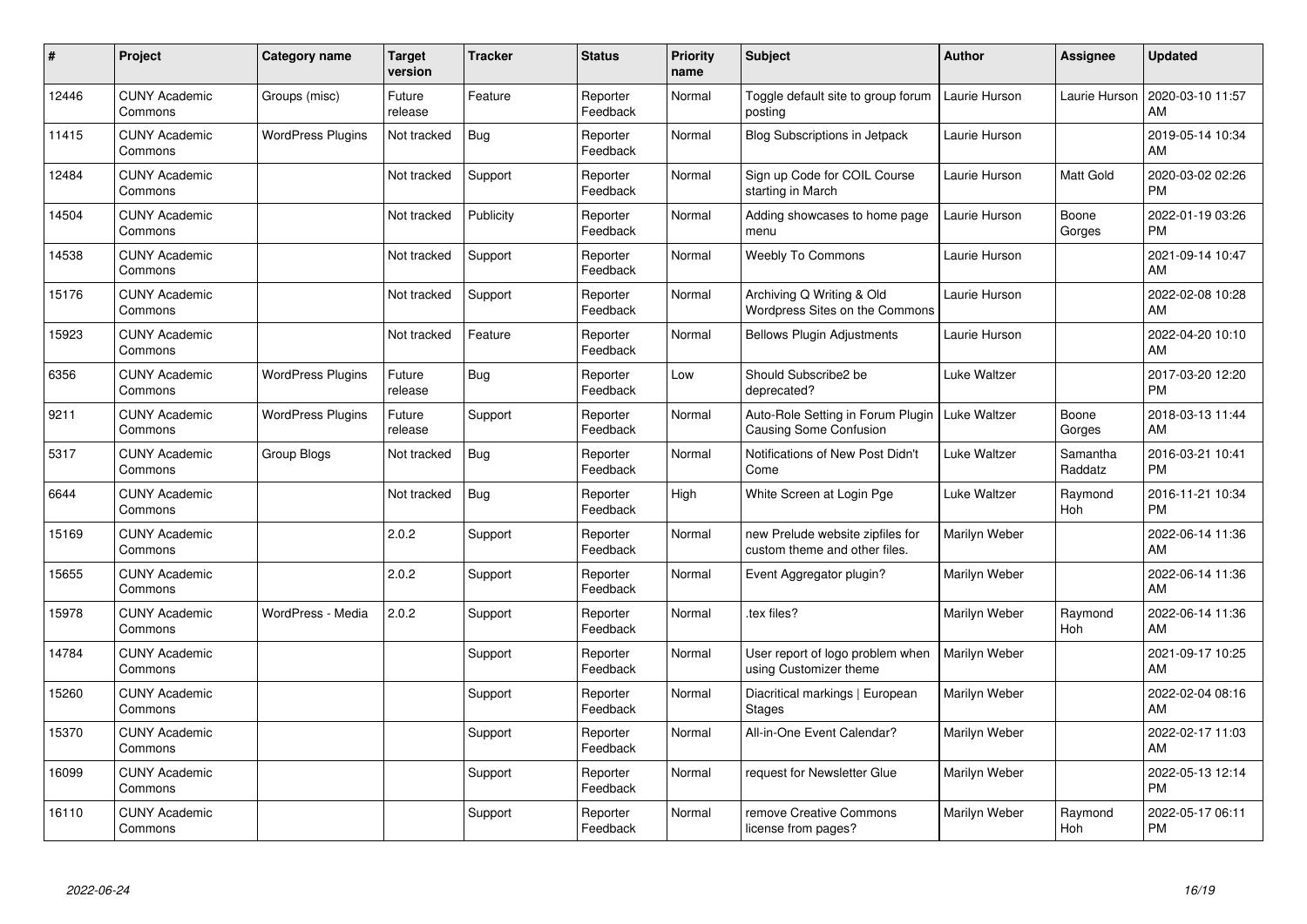| #     | <b>Project</b>                  | <b>Category name</b>       | <b>Target</b><br>version | Tracker | <b>Status</b>        | <b>Priority</b><br>name | <b>Subject</b>                                                                                | Author               | Assignee        | <b>Updated</b>                |
|-------|---------------------------------|----------------------------|--------------------------|---------|----------------------|-------------------------|-----------------------------------------------------------------------------------------------|----------------------|-----------------|-------------------------------|
| 9207  | <b>CUNY Academic</b><br>Commons |                            | Future<br>release        | Support | Reporter<br>Feedback | Normal                  | display dashboards made in<br>Tableau?                                                        | Marilyn Weber        | Boone<br>Gorges | 2018-04-10 10:42<br>AM        |
| 11971 | <b>CUNY Academic</b><br>Commons | <b>Email Notifications</b> | Future<br>release        | Bug     | Reporter<br>Feedback | Low                     | Pictures obscured in emailed post<br>notifications                                            | Marilyn Weber        | Raymond<br>Hoh  | 2019-11-21 01:14<br><b>PM</b> |
| 10273 | <b>CUNY Academic</b><br>Commons | Registration               | Not tracked              | Support | Reporter<br>Feedback | Normal                  | users combining CF and campus<br>address                                                      | Marilyn Weber        |                 | 2019-09-18 10:58<br>AM        |
| 10657 | <b>CUNY Academic</b><br>Commons |                            | Not tracked              | Support | Reporter<br>Feedback | Normal                  | child theme problems                                                                          | Marilyn Weber        |                 | 2018-11-08 01:19<br><b>PM</b> |
| 11149 | <b>CUNY Academic</b><br>Commons |                            | Not tracked              | Support | Reporter<br>Feedback | Normal                  | comments getting blocked                                                                      | Marilyn Weber        | Raymond<br>Hoh  | 2019-03-26 11:40<br>AM        |
| 11509 | <b>CUNY Academic</b><br>Commons |                            | Not tracked              | Support | Reporter<br>Feedback | Normal                  | deleted Page causing a Menu<br>problem?                                                       | Marilyn Weber        |                 | 2019-06-04 09:54<br>AM        |
| 11771 | <b>CUNY Academic</b><br>Commons |                            | Not tracked              | Support | Reporter<br>Feedback | Normal                  | post displays in sections                                                                     | Marilyn Weber        |                 | 2019-08-20 10:34<br>AM        |
| 11787 | <b>CUNY Academic</b><br>Commons |                            | Not tracked              | Support | Reporter<br>Feedback | Normal                  | automated comments notifications<br>on ZenDesk                                                | <b>Marilyn Weber</b> |                 | 2019-08-26 06:18<br><b>PM</b> |
| 12350 | <b>CUNY Academic</b><br>Commons | Blogs (BuddyPress)         | Not tracked              | Support | Reporter<br>Feedback | Normal                  | URL creation problem                                                                          | Marilyn Weber        |                 | 2020-02-03 11:27<br>AM        |
| 12360 | <b>CUNY Academic</b><br>Commons | <b>WordPress Themes</b>    | Not tracked              | Bug     | Reporter<br>Feedback | Normal                  | site just says "DANTE We are<br>currently in maintenance mode,<br>please check back shortly." | Marilyn Weber        |                 | 2020-02-04 12:13<br><b>PM</b> |
| 12741 | <b>CUNY Academic</b><br>Commons | <b>WordPress Plugins</b>   | Not tracked              | Support | Reporter<br>Feedback | Normal                  | <b>Tableau Public Viz Block</b>                                                               | Marilyn Weber        | Raymond<br>Hoh  | 2020-05-12 11:00<br>AM        |
| 13034 | <b>CUNY Academic</b><br>Commons |                            | Not tracked              | Support | Reporter<br>Feedback | Normal                  | a site is asking people to join the<br>Commons to get a download                              | Marilyn Weber        |                 | 2020-07-12 07:23<br>AM        |
| 13255 | <b>CUNY Academic</b><br>Commons |                            | Not tracked              | Support | Reporter<br>Feedback | Normal                  | Accessibility problems                                                                        | Marilyn Weber        |                 | 2020-09-01 05:48<br><b>PM</b> |
| 13328 | <b>CUNY Academic</b><br>Commons | Group Forums               | Not tracked              | Bug     | Reporter<br>Feedback | Normal                  | cross-posting in two related<br>groups                                                        | Marilyn Weber        | Raymond<br>Hoh  | 2020-09-15 10:39<br><b>PM</b> |
| 13975 | <b>CUNY Academic</b><br>Commons | Social Paper               | Not tracked              | Support | Reporter<br>Feedback | Normal                  | can't approve comments on<br>Social Paper paper                                               | Marilyn Weber        |                 | 2021-02-12 09:33<br>AM        |
| 14074 | <b>CUNY Academic</b><br>Commons | WordPress (misc)           | Not tracked              | Support | Reporter<br>Feedback | Normal                  | page password protection<br>problem                                                           | Marilyn Weber        |                 | 2021-03-02 11:03<br>AM        |
| 14398 | <b>CUNY Academic</b><br>Commons |                            | Not tracked              | Support | Reporter<br>Feedback | Normal                  | Events plug-in notification<br>problem                                                        | Marilyn Weber        |                 | 2021-05-11 11:21<br>AM        |
| 14900 | <b>CUNY Academic</b><br>Commons |                            | Not tracked              | Support | Reporter<br>Feedback | Normal                  | previous theme?                                                                               | Marilyn Weber        |                 | 2021-10-25 10:31<br>AM        |
| 2573  | <b>NYCDH Community</b><br>Site  |                            |                          | Feature | Reporter<br>Feedback | Normal                  | Add dh_nyc twitter list feed to site                                                          | <b>Mark Newton</b>   | Matt Gold       | 2013-05-16 11:42<br><b>PM</b> |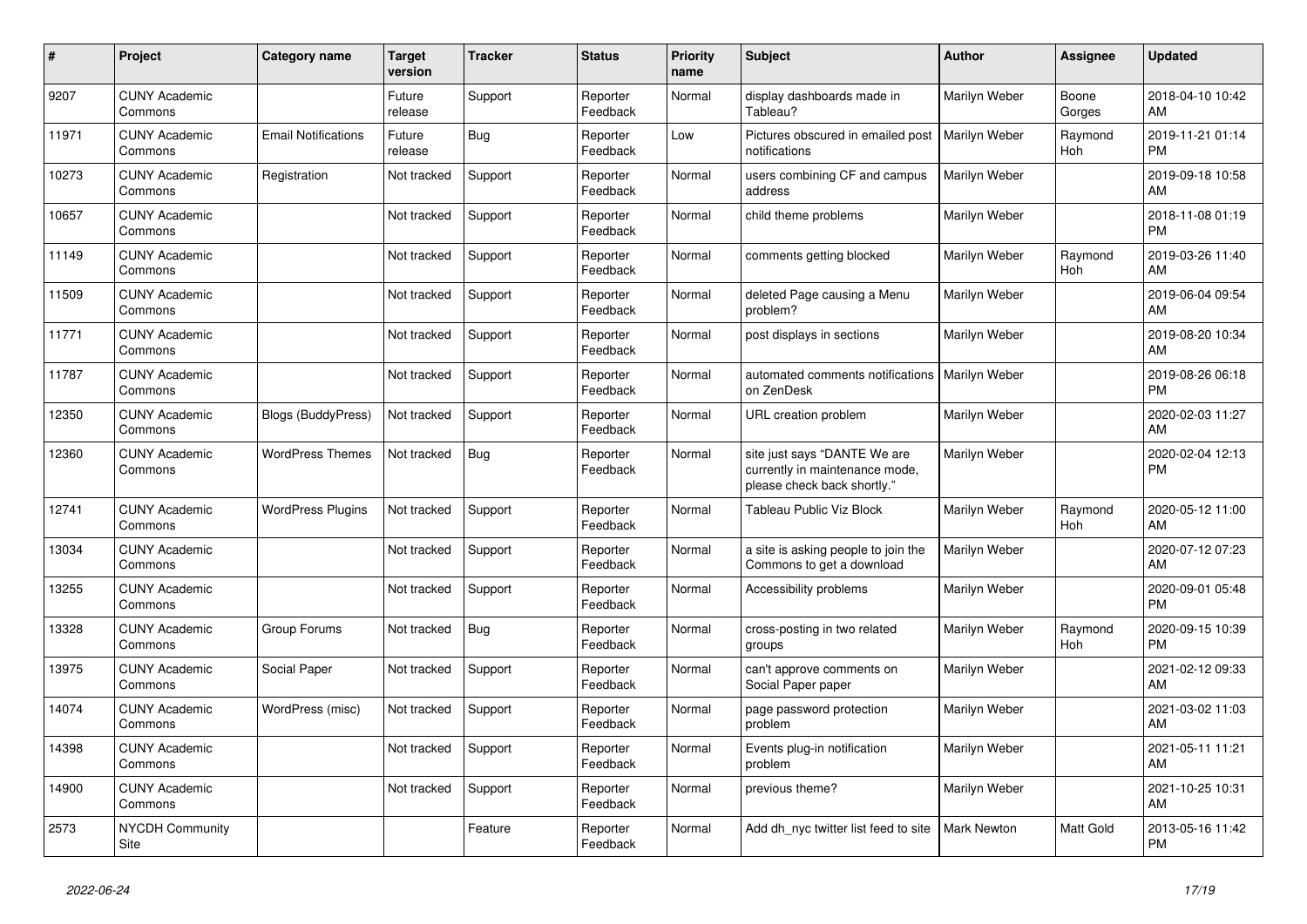| #     | <b>Project</b>                  | <b>Category name</b>       | <b>Target</b><br>version | Tracker    | <b>Status</b>        | <b>Priority</b><br>name | <b>Subject</b>                                                                                  | <b>Author</b>           | Assignee              | <b>Updated</b>                |
|-------|---------------------------------|----------------------------|--------------------------|------------|----------------------|-------------------------|-------------------------------------------------------------------------------------------------|-------------------------|-----------------------|-------------------------------|
| 10262 | <b>CUNY Academic</b><br>Commons |                            | Not tracked              | <b>Bug</b> | Reporter<br>Feedback | Normal                  | Newsletter Plugin: Broken Image<br>at Bottom of All Newsletters                                 | Mark Webb               | Raymond<br><b>Hoh</b> | 2018-08-30 05:17<br><b>PM</b> |
| 10678 | <b>CUNY Academic</b><br>Commons |                            | Not tracked              | <b>Bug</b> | Reporter<br>Feedback | High                    | Newsletter Plugin Not Sending<br><b>Out Newsletters</b>                                         | Mark Webb               | Boone<br>Gorges       | 2019-09-16 09:38<br><b>PM</b> |
| 10769 | <b>CUNY Academic</b><br>Commons | <b>WordPress Themes</b>    | Not tracked              | Bug        | Reporter<br>Feedback | Normal                  | 2011 Theme Sidebar                                                                              | Mark Webb               |                       | 2018-12-04 04:09<br><b>PM</b> |
| 11120 | <b>CUNY Academic</b><br>Commons | <b>WordPress Plugins</b>   | Not tracked              | <b>Bug</b> | Reporter<br>Feedback | Normal                  | Events Manager Events Not<br>Showing Up                                                         | Mark Webb               |                       | 2019-02-27 04:10<br><b>PM</b> |
| 1456  | <b>CUNY Academic</b><br>Commons | Group Invitations          | Future<br>release        | Feature    | Reporter<br>Feedback | Low                     | Invite to Group Button from Profile   Matt Gold<br>Field                                        |                         | Samantha<br>Raddatz   | 2015-11-09 05:59<br><b>PM</b> |
| 1544  | <b>CUNY Academic</b><br>Commons | Groups (misc)              | Future<br>release        | Feature    | Reporter<br>Feedback | Normal                  | Group Filtering and Sorting                                                                     | Matt Gold               | Chris Stein           | 2019-03-01 02:25<br><b>PM</b> |
| 6014  | <b>CUNY Academic</b><br>Commons | Publicity                  | Future<br>release        | Publicity  | Reporter<br>Feedback | Normal                  | Google search listing                                                                           | <b>Matt Gold</b>        | Boone<br>Gorges       | 2016-09-21 03:48<br><b>PM</b> |
| 7115  | <b>CUNY Academic</b><br>Commons | Groups (misc)              | Future<br>release        | Feature    | Reporter<br>Feedback | Normal                  | make licensing info clear during<br>group creation                                              | <b>Matt Gold</b>        | Raymond<br>Hoh        | 2020-12-08 11:32<br>AM        |
| 9947  | <b>CUNY Academic</b><br>Commons | <b>WordPress Plugins</b>   | Future<br>release        | Feature    | Reporter<br>Feedback | Normal                  | Install H5P quiz plugin                                                                         | Matt Gold               | Boone<br>Gorges       | 2018-09-11 11:01<br>AM        |
| 9979  | <b>CUNY Academic</b><br>Commons | <b>Email Notifications</b> | Not tracked              | <b>Bug</b> | Reporter<br>Feedback | Normal                  | Reports of slow email activation<br>emails                                                      | Matt Gold               | Boone<br>Gorges       | 2018-08-29 09:40<br><b>PM</b> |
| 10040 | <b>CUNY Academic</b><br>Commons | WordPress (misc)           | Not tracked              | Bug        | Reporter<br>Feedback | Normal                  | User doesn't see full list of themes                                                            | <b>Matt Gold</b>        | Boone<br>Gorges       | 2018-07-25 10:12<br>AM        |
| 11449 | <b>CUNY Academic</b><br>Commons | WordPress - Media          | Not tracked              | Support    | Reporter<br>Feedback | Normal                  | Cloning Media Library for JITP<br>from Staging to Production Site                               | Patrick DeDauw          | Boone<br>Gorges       | 2019-05-13 12:00<br><b>PM</b> |
| 14483 | <b>CUNY Academic</b><br>Commons | WordPress - Media          | Not tracked              | <b>Bug</b> | Reporter<br>Feedback | Normal                  | <b>Wordpress PDF Embed Stopped</b><br>Working after JITP Media Clone                            | Patrick DeDauw          | Boone<br>Gorges       | 2021-05-20 01:51<br><b>PM</b> |
| 8675  | <b>CUNY Academic</b><br>Commons | User Onboarding            | Future<br>release        | <b>Bug</b> | Reporter<br>Feedback | Low                     | Add new User search screen calls<br>for the input of email address but<br>doesn't work with one | Paul Hebert             | Boone<br>Gorges       | 2017-10-11 11:17<br>AM        |
| 15516 | <b>CUNY Academic</b><br>Commons | <b>WordPress Plugins</b>   |                          | Bug        | Reporter<br>Feedback | Normal                  | Can't publish or save draft of post<br>on wordpress.com                                         | Raffi<br>Khatchadourian | Raymond<br>Hoh        | 2022-03-02 05:52<br><b>PM</b> |
| 16290 | <b>CUNY Academic</b><br>Commons |                            |                          | Feature    | Reporter<br>Feedback | Normal                  | Add Table Of Contents Block<br>plug-in                                                          | Raffi<br>Khatchadourian |                       | 2022-06-24 10:26<br>AM        |
| 11077 | <b>CUNY Academic</b><br>Commons | Events                     | Not tracked              | Feature    | Reporter<br>Feedback | Normal                  | Show event category description<br>in event list view                                           | Raffi<br>Khatchadourian |                       | 2019-02-12 10:38<br><b>PM</b> |
| 15242 | <b>CUNY Academic</b><br>Commons | Performance                | Not tracked              | Bug        | Reporter<br>Feedback | Normal                  | Slugist site                                                                                    | Raffi<br>Khatchadourian | Boone<br>Gorges       | 2022-02-07 11:14<br>AM        |
| 14983 | <b>CUNY Academic</b><br>Commons | WordPress (misc)           | Not tracked              | Support    | Reporter<br>Feedback | Normal                  | "Read More" tag not working                                                                     | Rebecca Krisel          | Raymond<br>Hoh        | 2021-11-23 01:17<br><b>PM</b> |